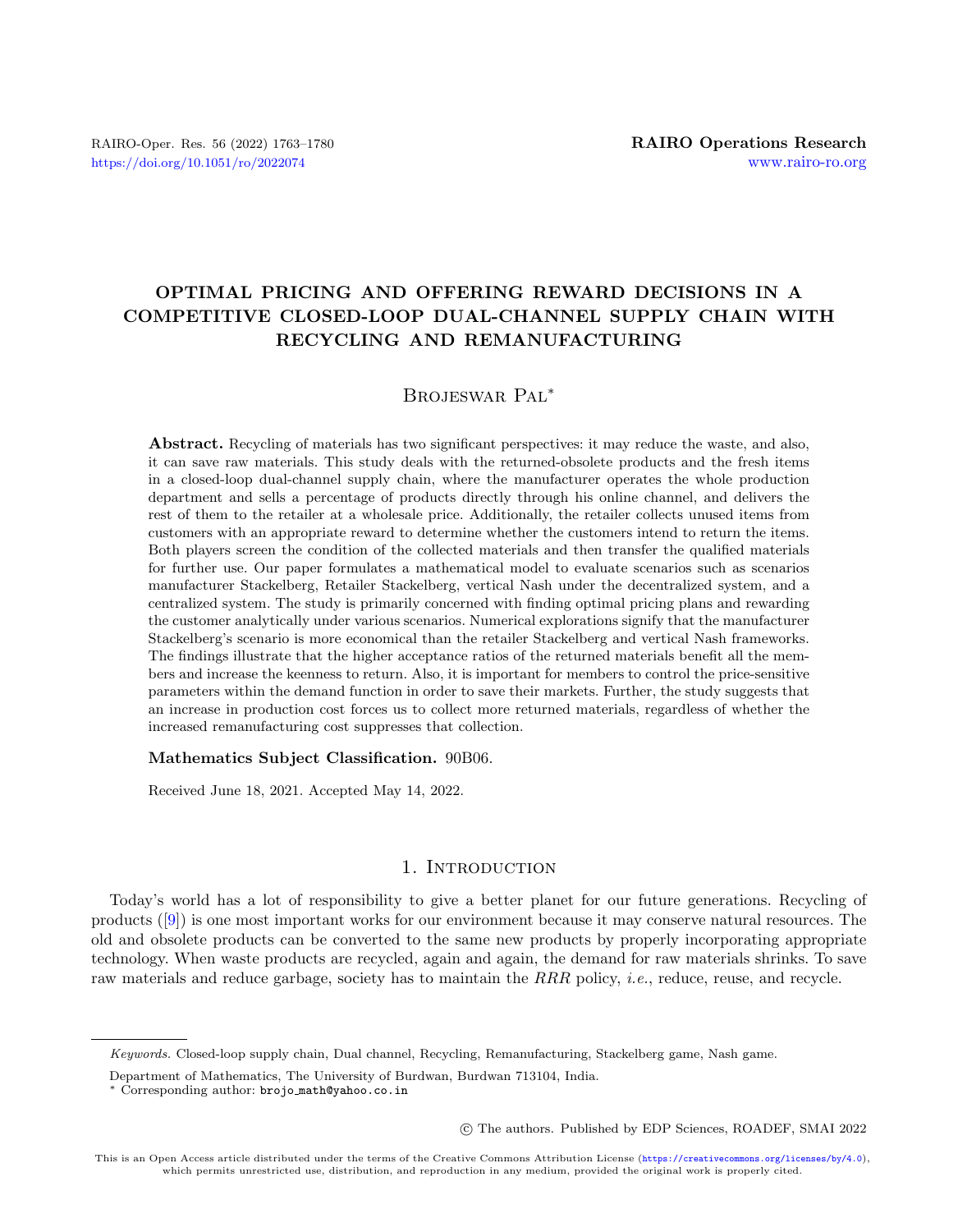Since the use of electronic pieces of equipment is rapidly growing, the waste of electrical and electronic equipment ([\[12\]](#page-15-1)) has been increased day after day in the environment, whether the maximum amount of that waste can be recycled for further use. Due to the short life cycle and frequently technological improvement, there are high chances to reform the up-to-date version by incorporating some components and taking engineering advantages ([\[2\]](#page-15-2)). Recycling can provide two benefits: first, it helps society save raw materials; second, it reduces waste pollution. Different policies should be implemented to enhance recycling. But in reality, the collection rate of obsolete products is not adequate. Over the past years, the proper policy-making for recycling is gaining increased attention from the researcher and practitioners  $([8,39])$  $([8,39])$  $([8,39])$  $([8,39])$ . There must be practical solutions to motivate consumers to return unused or obsolete products so that the rate of returns will increase. Therefore, the industries should have to find out strategies on how to enhance that returned rate. This study will decide the appropriate rewards, which to pay the consumers for returning the products, to optimize the companies' profits adjusting the returned rate.

Again, in the running days, business competition is a conventional matter ([\[28\]](#page-16-1)). Furthermore, every big company wants to spread its business worldwide. But, if they have to depend only on the traditional markets, they cannot extend it since coordination with existing retail shops is always impossible. Therefore, the company expands the online channels to sell the products, but that channel has faced big competition with the existing retail businesses. In the traditional channel, the customers get the facilities of observing and verifying the products physically. Whereas, the direct channels have to compete with the retailer without those facilities. The advantages of the system are that customers can buy and receive the product from any place. As a result, the popularity of the online channel has been increasing day after day.

Considering all the recent warming factors/challenges regarding the business environment, it is apparent that if a company properly maintains the forward and reverse supply chain  $(SCn)$  ([\[15\]](#page-16-2)), he will get an advantage in the competitive world. It will challenge a company to derive the best strategies in a supply chain along with its reverse procedures. But to expand the business, to reduce the use of fresh materials, to decrease the amount of unused garbage, to save energy, every company has to do more research on  $RRR$  policy and different mediums of business.

However, the article must explore the closed-loop supply chain that involves a manufacturer and a retailer, involving these two channels in tandem. The forward chain of the supply chain involves both direct and retail channels. Through the reverse channel, retailers collect obsolete products from their customers in exchange for appropriate incentives, and incentive programs can be used to increase collection rates. In this study, our principal aim is to form a closed-loop supply chain with competitive two channels and then solve the system for different practical scenarios and find the proper strategy such that the reverse cycle would be more useful.

We discuss the main gap in literature and the contribution of the study as follows:

- A variety of closed-loop supply chain models were developed for pricing and collection incentives with remanufacturing. There are extremely few closed-loop dual-channel supply chain models that consider recycling and remanufacturing.
- The past papers considered either a constant collection proportion or a decision variable in the supply chain. However, collection price incentives that respond to the customers' willingness to return would be an innovative concept in a closed-loop dual-channel supply chain.
- Several articles have discussed closed-loop dual-channel supply chains under various scenarios. In closedloop dual-channel supply chain models, the selling and collection prices are rarely examined together in Stackelberg games, Nash equilibrium games, or coordination contract frameworks.

We propose a closed-loop dual-channel supply chain structure based on recycling and remanufacturing in order to address the research gap above. In this study, we seek answers to the following questions:

- Which game model and scenario will be most beneficial to the players and supply chain?
- How does the acceptance of screening ratios by the players affect equilibrium decisions?
- How do demand parameters affect supply chain profits?
- What is the impact of production and remanufacturing costs on the supply chain and the players?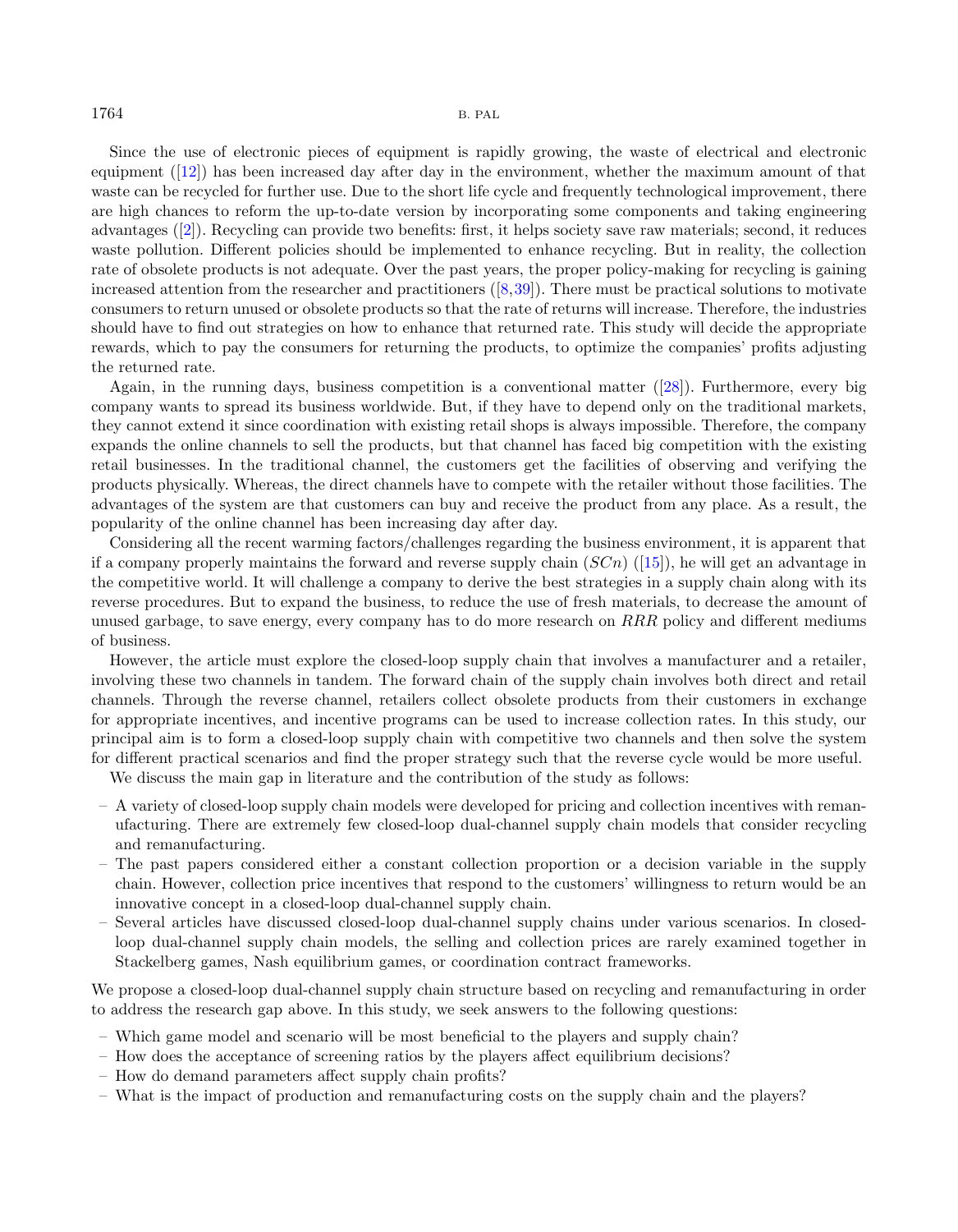The remainder of the research article is structured as Section [2](#page-2-0) describes a brief literature survey of the related article about our study. Section [3](#page-3-0) presents the problem definition of the work along with assumptions and notation. Mathematical modeling of the dual-channel  $SCn$  is developed, and different types of decisionmaking scenarios are analyzed in Section [4.](#page-6-0) Section [5](#page-10-0) illustrates the numerical example and sensitivity analysis with managerial insights. Finally, in Section [6](#page-14-0) concludes the model with limitations.

# 2. Literature review

<span id="page-2-0"></span>In this study, three primary research directions are explored: The first focuses on closed-loop supply chains, the second examines dual-channel supply chains, and the third focuses on game-theoretic analyses of supply chains.

### 2.1. Closed-loop supply chain

Schultmann et al. [\[33\]](#page-16-3) studied a closed-loop  $SCn$  (ClSc) considering the end-of-life vehicle, where comparison among the different scenarios for collecting secondary material was analyzed. Later, Zhang et al. [\[43\]](#page-16-4) expanded a capacitated production planning problem assuming time-varying setup cost functions under a  $CISc$  with remanufacturing. They used the genetic algorithm heuristic approaches to solve the model. Another  $CISc$  with consumer perceptions related to remanufactured products was developed by [\[1\]](#page-15-4) considering manipulated price discounts, and brand equity. Hong et al. [\[20\]](#page-16-5) presented a  $CISc$  with a price and advertised sensitive market. and analyzed advantages of the advertizement to enhance business under different model structures. Another study of the  $CISE$  was studied by [\[42\]](#page-16-6), where pricing and return policy were expanded under several supply contracts . They investigated how the contract scenarios modified the policies decisions to enhance the profit of the entire  $SCn$  and its members. Saha *et al.* [\[27\]](#page-16-7) investigated a  $CISE$  with a reward-driven remanufacturing policy under different modes of collection of old obsolete products, where three coordination mechanisms were presented in collaboration among the members with win-win outcomes conditions. A forward and reverse process in a  $ClSc$  with fresh and refurbished items was presented by [\[41\]](#page-16-8) to differentiate the overall performances under different structures. Sarkar et al. [\[29\]](#page-16-9) expanded a  $ClSc$  model with third-party logistics considering the returnable transport items, remanufacturing, and environmental impacts of transportation. A competitive and cooperative  $CISc$  with a manufacturer and independent re-manufacturer was developed by [\[38\]](#page-16-10), where firm equilibrium decisions and profits in different models investigated under technology licensing and R&D joint venture mechanisms. Heydari et al. [\[18\]](#page-16-11) considered a two-echelon reverse  $SCn$  under stochastic remanufacturing capacity where they found the optimal reward paid to the customers. They introduced a revenue-sharing mechanism and showed how it benefitted the members, and improved the performance of the  $SCn$ . He et al. [\[17\]](#page-16-12) analyzed the recovery efficiency and customer behavior in a  $CISc$  under the inconvenience-perception in the collection. They also examined mechanisms that became more effective to enhance that efficiency. Another CISc with third party recycling was developed by [\[45\]](#page-17-0) considering different remanufacturing roles and technology authorizations, where the degree of consumer willingness to purchase remanufactured products also analyzed. Chen and Akmalul'Ulya  $[7]$  developed a green  $ClSc$  considering the greening efforts of all members and the government intervention through the reward penalty mechanism. Their model analyzed the return rate and green effort to improve the scenario. Wei et al. [\[37\]](#page-16-13) developed a three-level  $CISc$  for two competitive collectors and investigated how the total collection rate of used products and the channel members' decisions were affected by the integration strategies of the manufacturer. Assarzadegan and Rasti-Barzoki  $[3]$  expanded ClScs introducing full and partial Money Back Guarantee for the defective and non-defective returned items from the customers.

# 2.2. Dual-channel supply chain

Mondal *et al.* [\[26\]](#page-16-14) studied a dual-channel  $CISc$  with green products where both channels could collect the used products for remanufacturing. They also investigated the model under different Stackelberg and Nash games and discussed the best profitable scenarios. A dual-channel  $SCn$  with a monopoly manufacturer, a retailer, and the heterogeneous consumers was presented by [\[40\]](#page-16-15). Studying the effect of retail costs, they showed that it had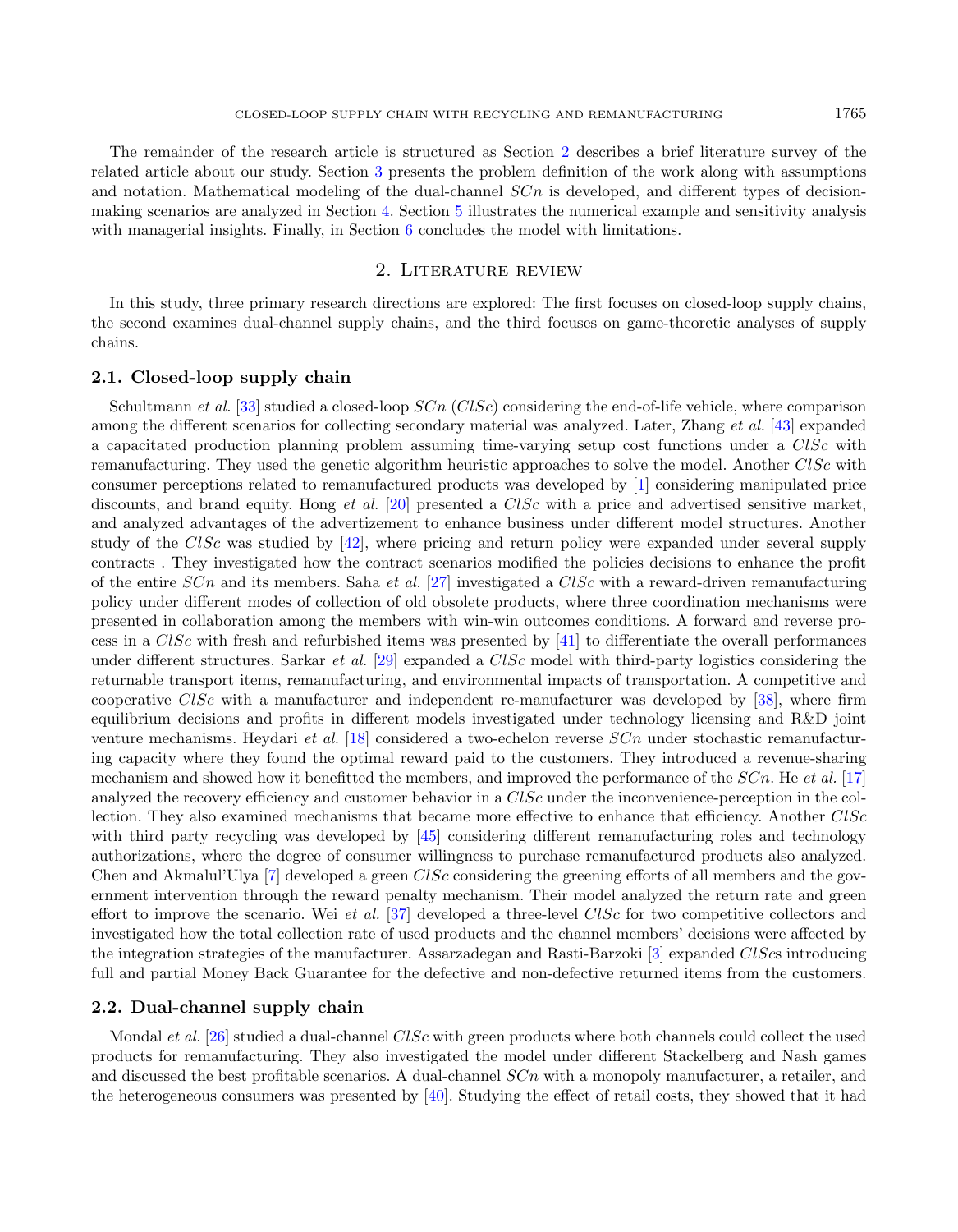an enormous impact on the structures for different parties. Multiple channel structures for the manufacturer in a dual-channel  $CISc$  under government subsidy of remanufactured products were analyzed by [\[16\]](#page-16-16). They found that higher subsidy was not always benefitted to the environment, but it was profitable for the consumers and the whole  $SCn$ . Wang et al. [\[36\]](#page-16-17) explored two  $CISc$  models with dual-collecting channels and discussed the channel decisions for varying consumer behavior corresponding to different collection procedures. A  $CISc$  with two types of returned products was introduced by [\[44\]](#page-17-1) in which they derived the product quality and price under a dual-channel structure.

# 2.3. Game-theoretic analyses of supply chains

After that, Hong et al. [\[19\]](#page-16-18) considered a reverse channel in a  $CISc$  with different collection procedures of used products using the Stackelberg and Nash bargaining game. They explored the hybrid cannel for the members, and also discussed the effectiveness reverse channel structure. Ma et al. [\[23\]](#page-16-19) expanded  $\text{C} l \text{S} \text{cs}$  with the price of anarchy with a manufacturer and retailer and analyzed different collection alternatives of used products under the Stackelberg game model. Their model discussed the push-pull systems and also found a better collection option. Giri and Dey  $[14]$  studied another ClSc introducing a back-up supplier due to the uncertainty of the collection of used products, and then developed different game-theoretic models to adjust the optimal strategies under different situations. After that, Taleizadeh *et al.* [\[34\]](#page-16-21) extended a  $SCn$  considering the factors carbon emission reduction, return policy, and quality improvement effort, and designed two-hybrid remanufacturing scenarios under a technology license. They investigated the relations among the three factors, such that which framework would give better performance. Mondal and Giri  $[25]$  studied a green  $SCn$  with two members and investigated the green innovation, marketing effort, and collection rate of used products under a centralized and three decentralized scenarios. Liu *et al.* [\[22\]](#page-16-23) explored the centralized, decentralized, and channel coordination scenarios in a  $SCn$  with the manufacturer's returns handling strategies under demand uncertainty environment.

In addition, many supply chain models  $([4–6, 10, 11, 13, 21, 30–32])$  $([4–6, 10, 11, 13, 21, 30–32])$  $([4–6, 10, 11, 13, 21, 30–32])$  $([4–6, 10, 11, 13, 21, 30–32])$  $([4–6, 10, 11, 13, 21, 30–32])$  $([4–6, 10, 11, 13, 21, 30–32])$  $([4–6, 10, 11, 13, 21, 30–32])$  $([4–6, 10, 11, 13, 21, 30–32])$  $([4–6, 10, 11, 13, 21, 30–32])$  $([4–6, 10, 11, 13, 21, 30–32])$  $([4–6, 10, 11, 13, 21, 30–32])$  $([4–6, 10, 11, 13, 21, 30–32])$  $([4–6, 10, 11, 13, 21, 30–32])$  $([4–6, 10, 11, 13, 21, 30–32])$  $([4–6, 10, 11, 13, 21, 30–32])$  have been studied to examine different strategies for decision-making.

The contribution of the study, compared to the existing literature, are shown in Table [1.](#page-4-0) Studying dual-channel under  $CISc$  with remanufacturing is a new aspect of research within a competitive environment. Generally, we observe that willingness of consumers to return an item was almost not recognized previously. A model with the stated factors will be formulated and then optimal solution under different co-operative (centralized) and non-cooperative  $(DS_{MS}, DS_{RS}, DS_{VN})$  will be analyzed such that players can survive in the real competitive world. Table [1](#page-4-0) illustrates that investigation of scenarios  $DS_{RS}$  and  $DS_{VN}$  along with other popular frameworks will provide new direction rather than previous studies.

# 3. Problem definition

<span id="page-3-0"></span>This model deals with a closed-loop dual-channel  $SCn$  (CDSC) with a manufacturer  $(MR)$  and a retailer  $(RR)$ . The MR produces new items with fresh raw-materials and remanufactures the recycled materials into new products to satisfy the market demand. The  $RR$  offers suitable value to the customers to return the old product. He also tries to increase the willingness to return the products by improving the level of reward. The RR first screens the items and then sells the standard material to the  $MR$  and demolishes the others. The manufacturer also inspects the materials and then transfers the recycled materials to the production house to refurbish it into new products and disposes of the rest. Since all the remanufactured products are insufficient to satisfy the total demand, fresh new items are also needed to serve it. The  $MR$  sells the products through two channels: his direct channel and  $RR$ 's traditional channel. The two channels compete in the system with selling price  $(SPr)$ .

The main factor of the model that enhances the  $SCn$  is to study the forward and reverse  $SCn$  systems with returned products under centralized and different types of decentralized cases. The quantity of the items can be increased by given suitable rewards to the consumers, which is a decision parameter. In the decentralized study, the MR maximizes his profit by optimizing the direct channel  $SPr$  and wholesale price, whether the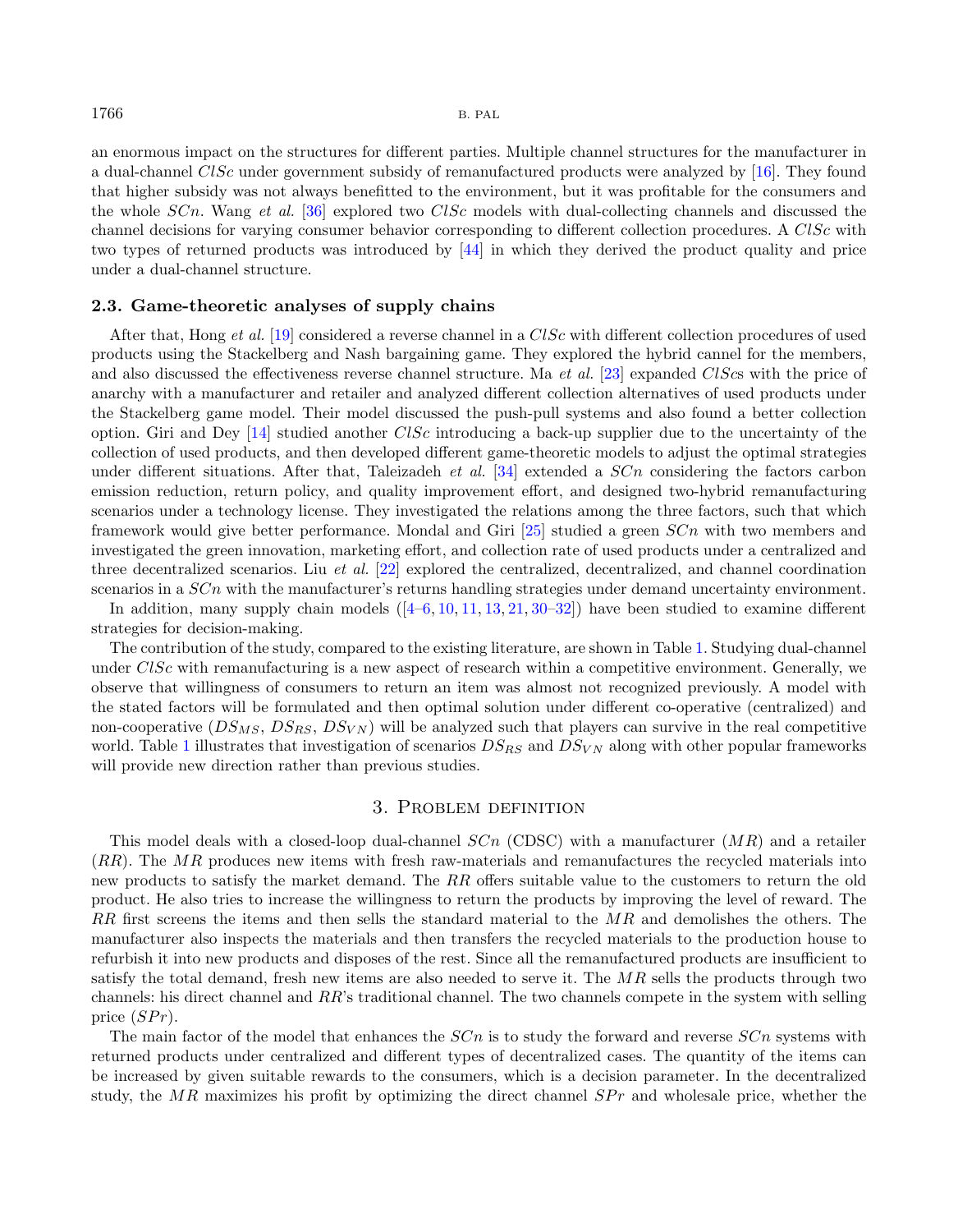<span id="page-4-0"></span>

| Article                                       |         | Supply chain |             |                 | Model description |                |                |                 |        | Decision variables  |
|-----------------------------------------------|---------|--------------|-------------|-----------------|-------------------|----------------|----------------|-----------------|--------|---------------------|
|                                               | C l S c | Dual channel | Competition | Remanufacturing | CWtR              | g<br>$DS_{MS}$ | S<br>$DS_{RS}$ | ୍ର<br>$DS_{VN}$ | prices | ORRC <sup>(d)</sup> |
| Heydari et al. [18]                           | ×       | ×            | ×           |                 | ≧                 | ×              | ×              | ×               | ×      |                     |
| Taleizadeh et al. [34]                        |         | ×            | ×           |                 | ×                 |                | ×              | ×               | ₹      | ×                   |
| Zhao et al. [45]                              |         | ×            |             |                 | ×                 | 2              | ×              | ×               |        | ×                   |
| He et al. [16]                                |         |              |             |                 | ×                 | ×              | ×              | ×               |        | ×                   |
| Giri and Dey [14]                             |         |              | ×           | ×               | ×                 |                | ×              | ×               |        | ×                   |
| Chen and Akmalul'Ulya <sup>[7]</sup>          |         | ×            |             |                 | ×                 |                | ×              | ×               |        | ×                   |
| Wang et al. [36]                              |         | ×            |             | ×               | ×                 |                | ×              | ×               |        | ×                   |
| Wei et al. [37]                               |         | ×            |             |                 | ×                 |                | ×              | ×               |        | ×                   |
| Assarzadegan and Rasti-Barzoki <sup>[3]</sup> |         | ×            | ×           |                 | ×                 |                | ×              | ×               |        | ×                   |
| Liu et al. [22]                               |         | ×            | ×           |                 | ×                 |                | ×              | ×               | ×      | ×                   |
| Zhang et al. [44]                             |         | ≧            | 冫           |                 | ×                 | ×              | ×              | ×               | 2      | ×                   |
| Mondal and Giri <sup>[25]</sup>               |         | ×            | ×           |                 | ×                 |                | ×              | ×               |        | ×                   |
| This work                                     |         |              |             |                 |                   |                |                |                 |        |                     |

| i<br>3333                                                                                                                                                                                                                                                                                                                                                                                                                                                                                                                                                                                                                                                                                                                                                         |
|-------------------------------------------------------------------------------------------------------------------------------------------------------------------------------------------------------------------------------------------------------------------------------------------------------------------------------------------------------------------------------------------------------------------------------------------------------------------------------------------------------------------------------------------------------------------------------------------------------------------------------------------------------------------------------------------------------------------------------------------------------------------|
| ĺ<br>l<br>l                                                                                                                                                                                                                                                                                                                                                                                                                                                                                                                                                                                                                                                                                                                                                       |
|                                                                                                                                                                                                                                                                                                                                                                                                                                                                                                                                                                                                                                                                                                                                                                   |
| ֧֧֧֧֦֧֧֦֧֦֧֦֧ׅ֧֧֧ׅ֧֧֧֧֧֧֪֧֧֧֧֧֛֪֛֪֛֛֛֛֛֛֚֚֚֚֚֚֚֚֚֚֚֚֚֚֚֚֚֚֚֚֚֚֚֚֚֚֚֚֝֝֟֓֝֬֝֓֝֬֝֬֝֬֜֓֝֬֝֬֜֝֬֝֬֝֬֝֬֝֝֬֜֝֬֜<br>֧֧֛֛֛֛֛֛֛֛֛֛֪֛֜֜֜֜֜֜֜֜֜֜֜֝֝<br>;<br>;<br>;                                                                                                                                                                                                                                                                                                                                                                                                                                                                                                                                                                                                            |
| .<br>1<br>l<br>I                                                                                                                                                                                                                                                                                                                                                                                                                                                                                                                                                                                                                                                                                                                                                  |
| )<br>><br>><br>><br>)                                                                                                                                                                                                                                                                                                                                                                                                                                                                                                                                                                                                                                                                                                                                             |
|                                                                                                                                                                                                                                                                                                                                                                                                                                                                                                                                                                                                                                                                                                                                                                   |
| 「Line of the control of the control of the control of the control of the control of the control of the control of the control of the control of the control of the control of the control of the control of the control of t<br>$\begin{minipage}{0.9\linewidth} \begin{tabular}{l} \multicolumn{2}{c}{\textbf{0.9\linewidth}} \end{tabular} \end{minipage} \begin{minipage}{0.9\linewidth} \begin{tabular}{l} \multicolumn{2}{c}{\textbf{0.9\linewidth}} \end{tabular} \end{minipage} \begin{minipage}{0.9\linewidth} \begin{tabular}{l} \multicolumn{2}{c}{\textbf{0.9\linewidth}} \end{tabular} \end{minipage} \begin{minipage}{0.9\linewidth} \end{minipage} \begin{minipage}{0.9\linewidth} \end{minipage} \begin{minipage}{0.9\linewidth} \end{minipage} \$ |
|                                                                                                                                                                                                                                                                                                                                                                                                                                                                                                                                                                                                                                                                                                                                                                   |
|                                                                                                                                                                                                                                                                                                                                                                                                                                                                                                                                                                                                                                                                                                                                                                   |
| ļ<br>j<br>i<br>E                                                                                                                                                                                                                                                                                                                                                                                                                                                                                                                                                                                                                                                                                                                                                  |

Notes. (a)Manufacturer Stackelberg. (b)Retailer Stackelberg. (c)Vertical Nash. (d)Reward offered by the RR to the customers for returned items.  $^{(a)}$ Manufacturer Stackelberg.  $(b)$ Retailer Stackelberg.  $\left( ^{c}\right)$  Vertical Nash.  $\left( d\right)$  Reward offered by the  $RR$  to the customers for returned items.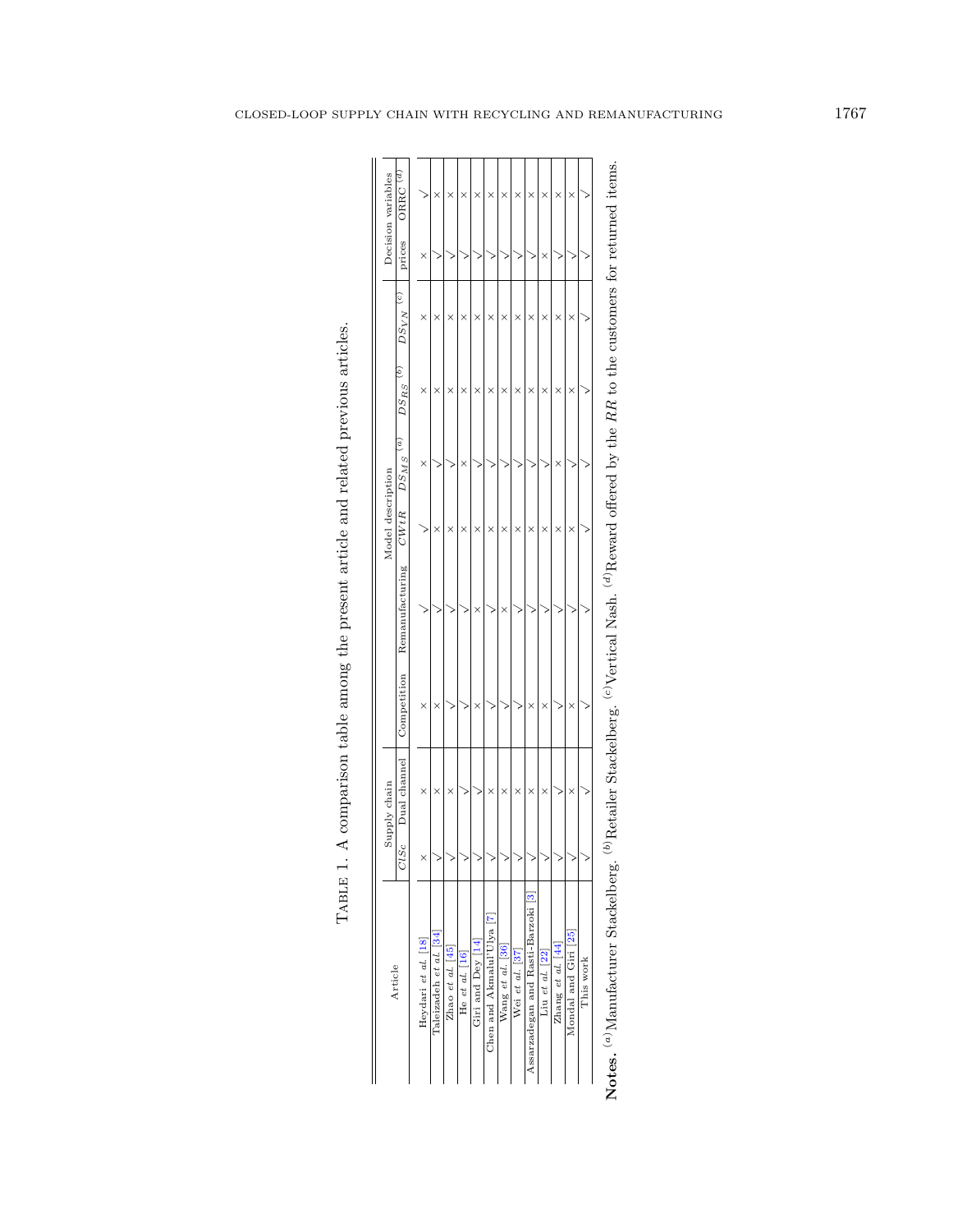$RR$  explorations the traditional track  $SPr$  and the reward amount of returned items. In this paper, we find the most suitable situations for the individual member and the whole system. We also investigate whether the customers' willingness to return  $(CWtR)$  will be maximum.

We use the following notation of the parameters and variables to describe the model:

Parameters

| $1$ $u_1 u_1 v_2 v_1 v_2$   |                                                                                                                           |
|-----------------------------|---------------------------------------------------------------------------------------------------------------------------|
| $D_1$                       | Customer demand of the MR in direct channel (unit $\$ unit time).                                                         |
| $D_2$                       | Customer demand in traditional channel (unit $\mid$ unit time).                                                           |
| $\alpha_1, \alpha_2, \beta$ | price sensitivity of the customer's demand $(0)$ .                                                                        |
| $\theta$                    | The acceptance of screening ratio of returned item at the $RR$ site.                                                      |
| $\phi$                      | The acceptance of screening ratio of returned item at the $MR$ site.                                                      |
| $C_R$                       | Remanufacturing cost per item $(\$\setminus\text{unit})$ .                                                                |
| $C_P$                       | Production cost per item $(\$\setminus$ unit)$ .                                                                          |
| $SC_R$                      | Screening cost at the RR site per item $(\$\)$ unit).                                                                     |
| $SC_M$                      | Screening cost at the MR site per item $(\$\)$ unit).                                                                     |
| $w_r$                       | Fees of the returned items, which are qualified the RR standard criteria, paid to the RR by the                           |
|                             | MR $(\$\)$ unit).<br>Maximum reward offered by the $RR$ by which all products purchased by customers will be              |
| $p_{\max}$                  | returned as obsolete products at the end of their use $(\$)$ .                                                            |
| $C_d$                       | Disposal cost per unit low standard returned product for both the members $(\hat{\mathbf{x}})$ unit).                     |
| Variables                   |                                                                                                                           |
| $p_1$                       | Selling price for the MR for one unit of finished product in direct channel $(\hat{\mathbf{x}})$ unit).                   |
| $p_2$                       | Selling price for the RR for one unit of finished product in traditional channel $(\mathcal{F})$ unit).                   |
| $w_p$                       | Wholesale price for the MR for one unit of finished product $(\hat{\mathbf{x}} \mid \text{unit})$ .                       |
| $p_r$                       | Reward offered by the RR to the customers for the one unit returned product $(\hat{\mathcal{S}} \setminus \text{unit})$ . |
|                             |                                                                                                                           |

The following main assumptions are adopted to develop the model:

- The  $RR$  collects the used products from the customers by the suitable rewards and the collection rate can be increased by offering higher rewards.
- The customers' returned tendency for obsolete products is increased if the value of the products goes towards the maximum reward by which all products purchased by customers will be returned after their use. The fraction of these two rewards is defined as the  $CWtR$  ([\[18\]](#page-16-11)). The expression of the customers willingness to return is as follows:

$$
W_c = \begin{cases} \frac{p_r}{p_{\text{max}}}, & 0 < p_r < p_{\text{max}}\\ 1, & p_r \ge p_{\text{max}} \end{cases}
$$

- The RR inspects the products and then sells the standard materials at his site to the  $MR$ . The  $MR$  also screens them again and differentiates the recycled materials for remanufacturing.
- The  $MR$  produces the fresh products along with remanufactured products and sells them in the market by two channels: his direct channel and the  $RR$ 's traditional channel.
- The customers' demand is considered to depend linearly on the prices of the products where the increment of their  $SPr$  has a negative impact, and the rival's price has a positive influence on it. We assumed that the own-price has more dominating power than competitors, and the high price for the direct channel has a more adverse effect on the demand as the customers purchase the products traditionally from the market. Therefore, the demand functions for the two channels are:

Direct channel:  $D_1 = a_1 - \alpha_1 p_1 + \beta p_2$ ,

Retail channel:  $D_2 = a_2 - \alpha_2 p_2 + \beta p_1$ ,

where  $a_1, a_2(> 0)$  are the base market demand,  $\alpha_1, \alpha_2(> 0)$  measure the impact of  $SPr$  on it,  $\beta(> 0)$  assesses the effect of rival's price on the demand, and the parameters satisfy the relations  $\alpha_1 > \alpha_2 > \beta$  ([\[36,](#page-16-17)[44\]](#page-17-1)).

The next section discusses the centralized and decentralized scenarios and explains how pricing and reward strategies should be optimized to maximize profits. In the decentralized case, we derive the optimal solutions for the Vertical Nash,  $MR$  Stackelberg, and Retailer Stackelberg model ([\[24,](#page-16-27) [35\]](#page-16-28)).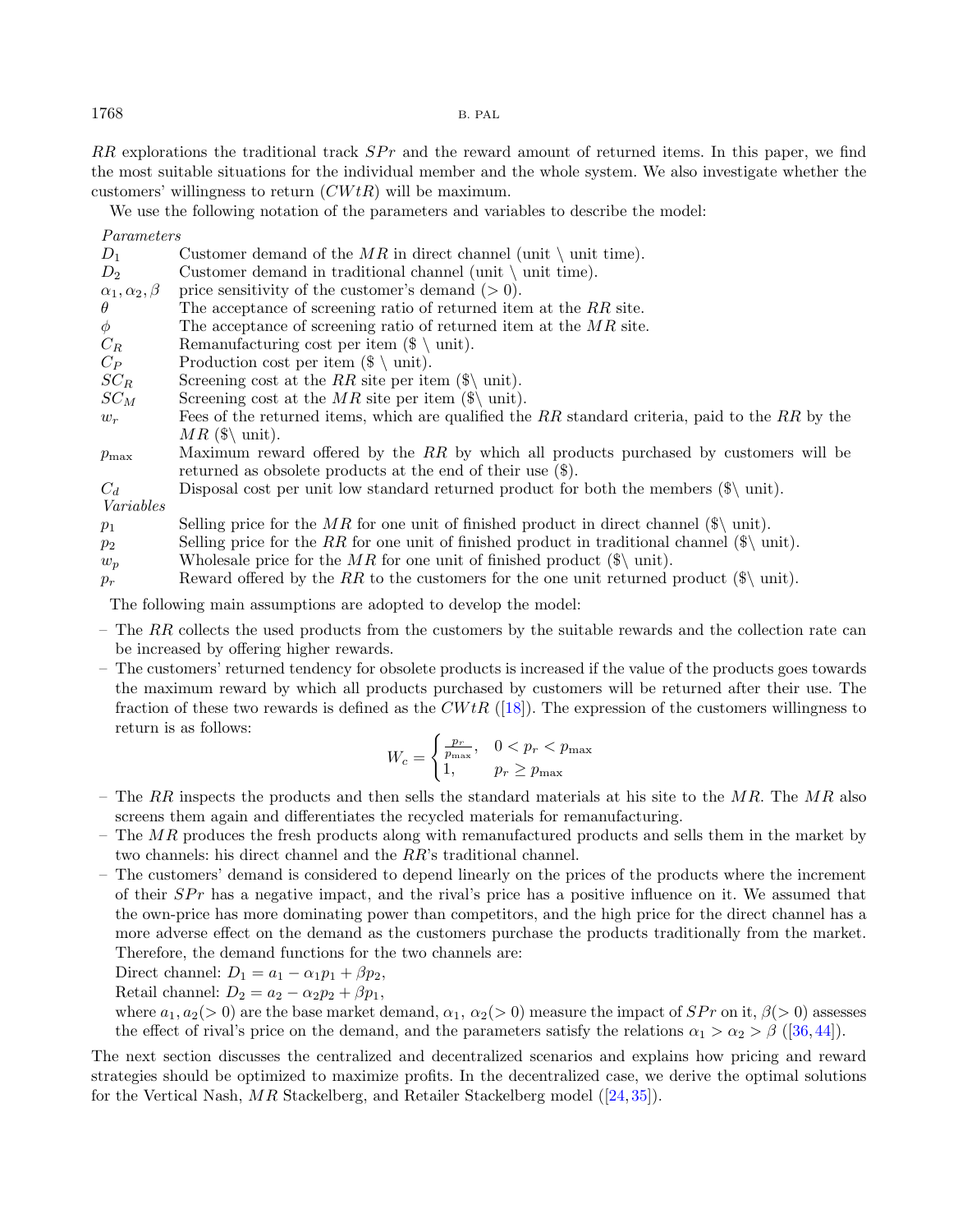

<span id="page-6-1"></span>FIGURE 1. Closed-loop dual-channel  $SCn$ .

# <span id="page-6-3"></span><span id="page-6-2"></span>4. Mathematical modeling

<span id="page-6-0"></span>Here, the total market demand of the customer is  $D = D_1 + D_2$  for the combined products of fresh and remanufactured in which the  $MR$  directly sells  $D_1$  through the online channel, and the RR fulfils the rest of the demand. We assume that the maximum availability of the useless old product is also  $D$ . Adjusting the  $C W t R$ parameter, the RR can collect  $W_c$  fraction of the total available obsolete products from the customers. We consider that  $\theta$  fraction of returned products satisfies the RRs' standard level. Then, he supplies the products to the MR at a worth of  $w_r$  per unit. The MR also screens the products at a cost  $SC_M$  per unit, and  $\phi$  fraction of products are passed for remanufacturing. Both members dispose of the low standard materials at a cost  $C_d$ per item. The manufacture raises the sale revenue  $p_1 D_1 + w_p D_2$  from the RR and the direct channel market, whether the RR collects the revenue  $p_2D_2$  from the market and  $w_r\theta W_cD$  from the MR for returned materials. The RR pays the rewards  $p_r W_c D$  to the customers and spends cost  $SC_R$  per unit for the inspection of the returned products. The MR pays  $C_P$  per unit for the production and expends  $C_R$  per unit for remanufacturing. We draw Figure [1](#page-6-1) to describe model graphically. We summarize the players' earned revenue and associated costs in Table [2](#page-7-0) and Table [3.](#page-7-1)

Therefore, the profit function of the  $MR$  and  $RR$  are respectively

$$
MP = p_1 D_1 + w_p D_2 - \theta W_c D(w_r + SC_M) - C_R \phi \theta W_c D - C_P D (1 - \phi \theta W_c) - C_d (1 - \phi) \theta W_c D \tag{4.1}
$$

$$
RP = (p_2 - w_p)D_2 + \theta W_c D(w_r - \frac{p_r + SC_R}{\theta}) - C_d (1 - \theta)W_c D.
$$
\n(4.2)

In this model, different types of decision-making scenarios have been analyzed for both the member. Here, we first formulate the centralized and decentralized cases and then derive the optimal strategies under the forward and reverse  $SCn$  systems.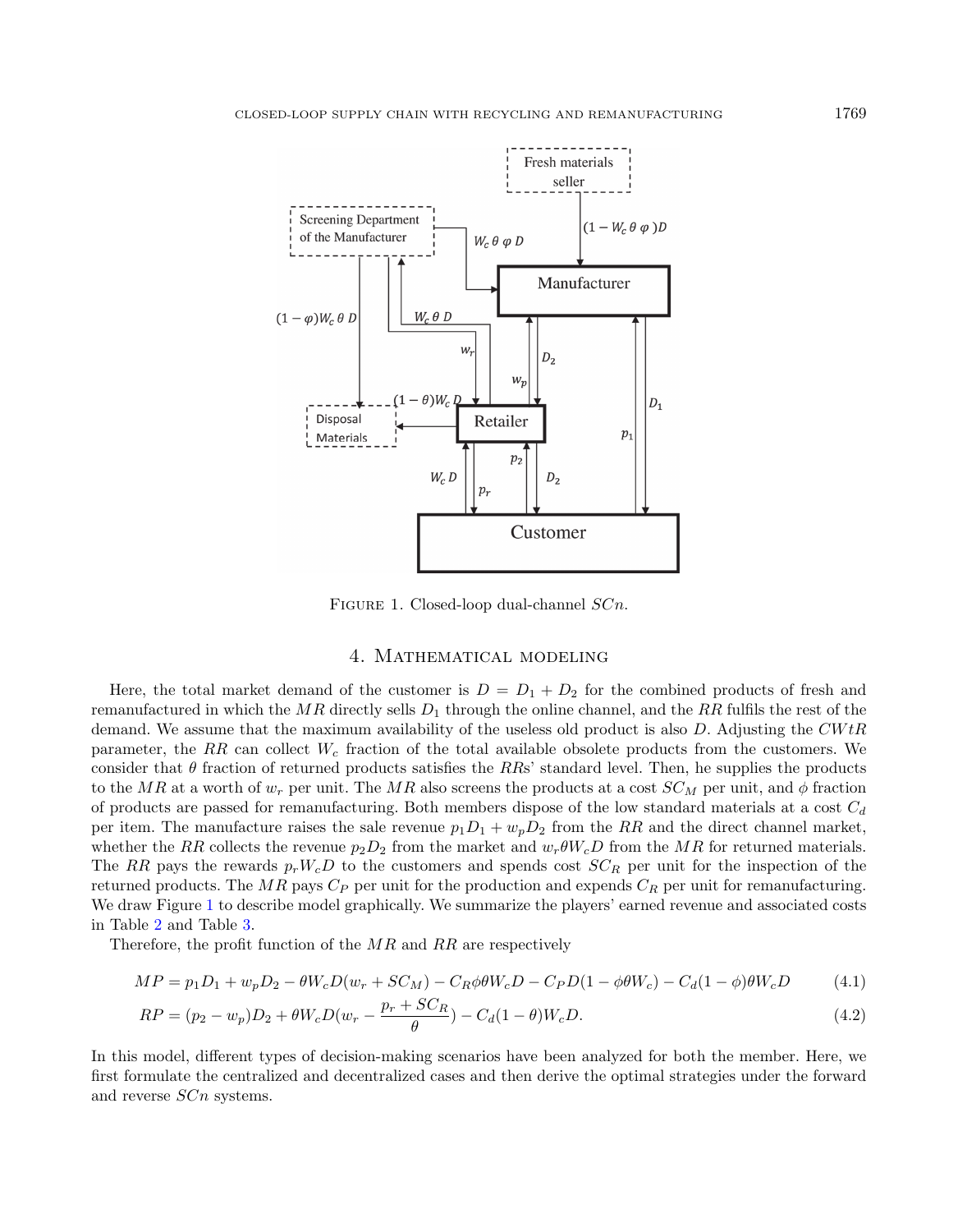| Revenue/cost functions                          | <b>Expressions</b>        |
|-------------------------------------------------|---------------------------|
| Earned revenue                                  | $p_1D_1 + w_pD_2$         |
| Production cost for new items                   | $C_P D(1-\phi\theta W_c)$ |
| Cost of the returned items paid to retailer     | $\theta W_c D w_r$        |
| Screening cost                                  | $\theta W_c DSC_M$        |
| Disposal cost for low standard recycled product | $C_d(1-\phi)\theta W_cD$  |

<span id="page-7-1"></span><span id="page-7-0"></span>Table 2. Manufacturer's earned revenue with several cost functions.

Table 3. Retailer's earned revenue with several cost functions.

| Revenue/cost functions                          | Expressions                    |
|-------------------------------------------------|--------------------------------|
| Earned revenue                                  | $p_2D_2+\theta W_cDw_r$        |
| Cost of new items paid to manufacturer          | $w_p D_2$                      |
| Cost of the returned items paid to customers    | $p_r W_c D$                    |
| Screening cost                                  | $W_c DSC_R$                    |
| Disposal cost for low standard recycled product | $\overline{C_d(1-\theta)W_c}D$ |

# 4.1. Centralized Scenario (CS)

Here, the members of the chain make the optimal strategies in such a way that the profit of the whole  $SCn$ will be maximum. Here, the total profit of the system is the combined profits  $(4.1)$  and  $(4.2)$  of the  $MR$  and RR, i.e.,  $TP = MP + RP$ . Objective for this case is to find optimal  $SPrs$   $p_1$ ,  $p_2$  and reward  $p_r$  such that total profit will be maximum.

# Proposition 4.1. Under CS, there exist optimal solution

$$
p_1^* = \frac{4p_{\max}(a_1\alpha_2 + a_2\beta)\theta + A_1(4C_Pp_{\max}\theta - A_3^2)}{8A_1p_{\max}\theta}, \ p_2^* = \frac{4p_{\max}(a_2\alpha_1 + a_1\beta)\theta + A_1(4C_Pp_{\max}\theta - A_3^2)}{8A_1p_{\max}\theta} \ \text{and} \ p_r^* = \frac{A_3}{2\theta},
$$
  
where  $A_1 = (\alpha_1\alpha_2 - \beta^2)$ ,  $A_2 = (\alpha_1 + \alpha_2 - 2\beta)$ , and  $A_3 = (-C_d - SC_R - SC_M\theta + (C_d + C_P - C_R)\theta\phi)$ .

*Proof.* Under CS, the profit  $TP$  can be optimized using the classical optimization approach. The first step of this method is to solve the necessary conditions  $\frac{\partial TP}{\partial p_1} = 0$ ,  $\frac{\partial TP}{\partial p_2} = 0$   $\frac{\partial TP}{\partial p_r} = 0$  for maximization and then get one solution

 $p_1 = \frac{4p_{\max}(a_1\alpha_2 + a_2\beta)\theta + A_1(4C_Pp_{\max}\theta - A_3^2)}{8A_1p_{\max}\theta}$  $\frac{d\beta\theta + A_1(4C_Pp_{\text{max}}\theta - A_3^2)}{8A_1p_{\text{max}}\theta}$ ,  $p_2 = \frac{4p_{\text{max}}(a_2\alpha_1 + a_1\beta)\theta + A_1(4C_Pp_{\text{max}}\theta - A_3^2)}{8A_1p_{\text{max}}\theta}$  $\frac{\beta}{\beta} \frac{\beta + A_1 (4C_P p_{\text{max}} \theta - A_3)}{8A_1 p_{\text{max}} \theta}$  and  $p_r = \frac{A_3}{2\theta}$ , where  $A_1 = (\alpha_1 \alpha_2 - \beta^2), A_2 = (\alpha_1 + \alpha_2 - 2\beta), \text{ and } A_3 = (-C_d - SC_R - SC_M\theta + (C_d + C_P - C_R)\theta\phi).$ The above solution will be optimum if the Hessian matrix of the profit function is negative definite at the  $(p_1^*, p_2^*, p_r^*).$ 

The Hessian matrix of the profit function is given by

$$
H_{TP} = \begin{pmatrix} -2\alpha_1 & 2\beta & \frac{(\alpha_1 - \beta)(2\theta p_r - A_3)}{p_{\max}} \\ 2\beta & -2\alpha_2 & \frac{(\alpha_2 - \beta)(2\theta p_r - A_3)}{p_{\max}} \\ \frac{(\alpha_1 - \beta)(2\theta p_r - A_3)}{p_{\max}} & \frac{(\alpha_2 - \beta)(2\theta p_r - A_3)}{p_{\max}} \end{pmatrix}.
$$

The matrix  $H_{TP}$  is negative definite since

1.  $H_{TP}(1, 1) = -2\alpha_1 < 0.$  $\begin{array}{|c|c|}\n2.\n\end{array}$  $-2\alpha_1$  2 $\beta$  $2\beta$  -2 $\alpha_2$ ⃒ ⃒ ⃒ ⃒  $= 4(\alpha_1\alpha_2 - \beta^2) > 0$  as relation among the parameters is  $\alpha_1 > \alpha_2 > \beta$ .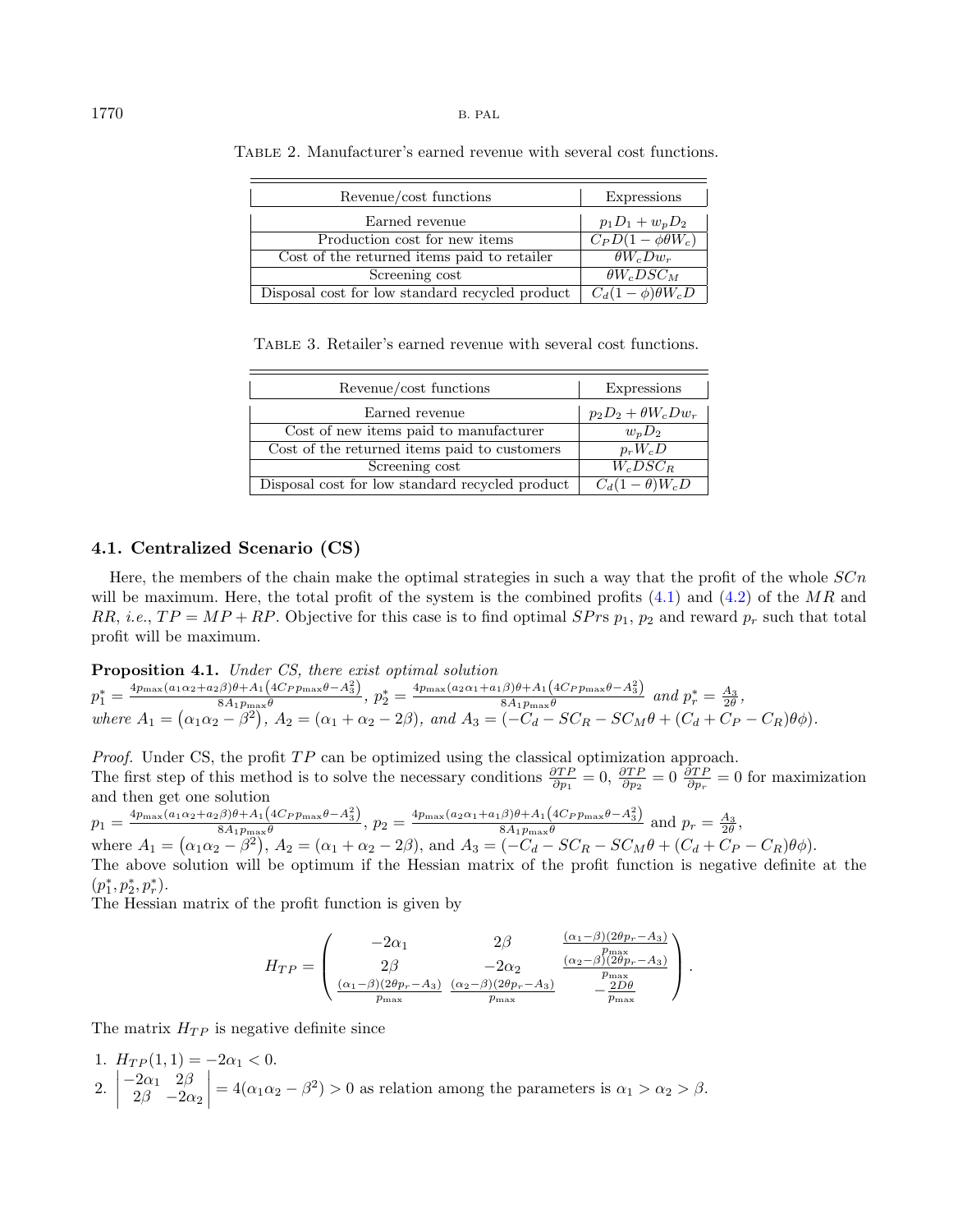3. Determinant of 
$$
H_{TP} = \left[ p_r - \left( \frac{A_3}{2\theta} - \frac{\sqrt{A_2 p_{\text{max}} D \theta}}{A_2 \theta} \right) \right] \left[ p_r - \left( \frac{A_3}{2\theta} + \frac{\sqrt{A_2 p_{\text{max}} D \theta}}{A_2 \theta} \right) \right] < 0
$$
 at  $(p_1^*, p_2^*, p_r^*)$  as  $\left( \frac{A_3}{2\theta} - \frac{\sqrt{A_2 p_{\text{max}} D \theta}}{A_2 \theta} \right) < p_r^* = \frac{A_3}{2\theta} < \left( \frac{A_3}{2\theta} + \frac{\sqrt{A_2 p_{\text{max}} D \theta}}{A_2 \theta} \right)$ .

<span id="page-8-0"></span>Therefore, the optimal solution of the scenario is  $(p_1^*, p_2^*, p_r^*)$ . Hence the proof.  $\Box$ 

# 4.2. Decentralized Scenario (DS)

Under the DS, the members of the chain are competitor each other, and each of them takes the optimal decision on one's own. Here we study three DSs:  $MR$  Stackelberg, Retailer Stackelberg, and Vertical Nash cases.

### 4.2.1. Manufacturer Stackelberg  $(DS_{MS})$

In the  $DS_{MS}$ , the power of the decision-making of the  $MR$  is more than the RR. As a result, the MR decides his strategy after observing the decision of the  $RR$ . Here, the  $RR$  first settles upon the optimal strategies on  $p_2$  and  $p_r$  on his profit [\(4.2\)](#page-6-3) for a given  $p_1$ . After that, the MR regulates the decision on  $p_1$  to optimize his profit  $(4.1)$  using the  $RR$ 's decisions.

**Proposition 4.2.** Under  $DS_{MS}$ , the RR's optimal solution is  $p_2^{DS_{MS}} = \frac{1}{8\alpha_2} \left( 4(a_2 + p_1(\beta + \alpha_2 \lambda)) - \frac{(\alpha_2 - \beta)B_2^2}{p_{\text{max}} \theta} \right)$ , and  $p_r^{DS_{MS}} = \frac{B_2}{2\theta}$ , where  $B_1 = C_d + SC_M + w_r - (C_d - C_R + C_P)\phi$  and  $B_2 = (C_d + w_r)\theta - (C_d + SC_R)$ .

*Proof.* The necessary conditions to maximize the RR's profit are  $\frac{\partial RP}{\partial p_2} = 0$  and  $\frac{\partial RP}{\partial p_r} = 0$ . Solving the equations, we get a solution  $p_2^{DS_{MS}} = \frac{1}{8\alpha_2} \left( 4(a_2 + p_1(\beta + \alpha_2 \lambda)) - \frac{(\alpha_2 - \beta)B_2^2}{p_{\text{max}} \theta} \right)$ , and  $p_r^{DS_{MS}} = \frac{B_2}{2\theta}$ , where  $B_1 = C_d + SC_M +$  $w_r - (C_d - C_R + C_P)\phi$  and  $B_2 = (C_d + w_r)\theta - (C_d + SC_R).$ The Hessian matrix of the  $RR$ 's profit is

$$
H_{RP} = \begin{pmatrix} -2\alpha_1 & \frac{(\alpha_2 - \beta)(C_d + SC_R - (C_d - 2p_r + w_r)\theta)}{p_{\text{max}}} \\ \frac{(\alpha_2 - \beta)(C_d + SC_R - (C_d - 2p_r + w_r)\theta)}{p_{\text{max}}} & -\frac{2d\theta}{p_{\text{max}}} \end{pmatrix}.
$$

The determinant value of the matrix is The determinant value of the matrix is<br>  $Det(H_{RP}) = -\frac{4(\alpha_2-\beta)^2\theta^2}{p_{\text{max}}^2} \left[ p_r - \left( \frac{B_2}{2\theta} - \frac{2\sqrt{p_{\text{max}}\alpha_2 d\theta}}{2(\alpha_2-\beta)\theta} \right) \right] \left[ p_r - \left( \frac{B_2}{2\theta} + \frac{2\sqrt{p_{\text{max}}\alpha_2 d\theta}}{2(\alpha_2-\beta)\theta} \right) \right].$ It is clear that  $Det(H_{RP}) > 0$  for all  $p_r \in \left[ \left( \frac{B_2}{2\theta} - \frac{2\sqrt{p_{\text{max}}\alpha_2 d\theta}}{2(\alpha_2 - \beta)\theta} \right), \left( \frac{B_2}{2\theta} + \frac{2\sqrt{p_{\text{max}}\alpha_2 d\theta}}{2(\alpha_2 - \beta)\theta} \right) \right].$ Since,  $p_r^{DS_{MS}} = \frac{B_2}{2\theta}$  and  $\frac{\partial^2 RP}{\partial p_2^2} = -2\alpha_1 < 0$ , therefore, the solution of the RR is optimal. Hence the proof.  $\Box$ 

**Proposition 4.3.** Under 
$$
DS_{MS}
$$
, the MR's optimal solution is  
\n
$$
p_1^{DS_{MS}} = \frac{\alpha_2}{8(\beta^2 - \alpha_2(2\alpha_1 + \lambda(\alpha_2 \lambda - 2\beta)))} \left(8a_1 + \frac{4a_2(\beta + \alpha_2 \lambda)}{\alpha_2} + \frac{(\alpha_2 - \beta)B_2^2(\alpha_2 \lambda - \beta)}{\alpha_2 \theta_{\text{max}}} + \frac{2(2\alpha_1 \alpha_2 - \beta(\alpha_2 + \beta) + \alpha_2(\alpha_2 - \beta)\lambda)(2C_P p_{\text{max}} + B_1 B_2)}{\alpha_2 p_{\text{max}}} \right).
$$

*Proof.* In this scenario, observing the decision of the  $RR$ ,  $MR$  optimizes his profit. Therefore, using the results  $p_2^{DS_{MS}} = \frac{1}{8\alpha_2} \left( 4(a_2+p_1(\beta+\alpha_2\lambda)) - \frac{(\alpha_2-\beta)B_2^2}{p_{\text{max}}\theta} \right)$ , and  $p_r^{DS_{MS}} = \frac{B_2}{2\theta}$ , the profit of the  $MR$  will be  $MP^{DS_{MS}}(p_1) =$  $MP(p_1, p_2^{DS_{MS}}, p_r^{DS_{MS}}).$ 

Solving the necessary condition  $\frac{dMP^{DS_{MS}}(p_1)}{dp_1} = 0$  to optimize that profit, we get  $p_1^{DS_{MS}} =$ 

$$
\frac{\alpha_2}{8(\beta^2-\alpha_2(2\alpha_1+\lambda(\alpha_2\lambda-2\beta)))}\left(8a_1+\frac{4a_2(\beta+\alpha_2\lambda)}{\alpha_2}+\frac{(\alpha_2-\beta)B_2^2(\alpha_2\lambda-\beta)}{\alpha_2\theta_{\text{max}}}+\frac{2(2\alpha_1\alpha_2-\beta(\alpha_2+\beta)+\alpha_2(\alpha_2-\beta)\lambda)(2C_Pp_{\text{max}}+B_1B_2)}{\alpha_2p_{\text{max}}}\right).
$$
  
Again 
$$
\frac{d^2MP^{DS_{MS}}(p_1)}{dp_1^2} = -(2\alpha_1+\lambda^2\alpha_2)+\beta\left(\frac{\beta}{\alpha_2}+2\lambda\right) < 0
$$
 since the assumptions on the parameters are  $\alpha_1 >$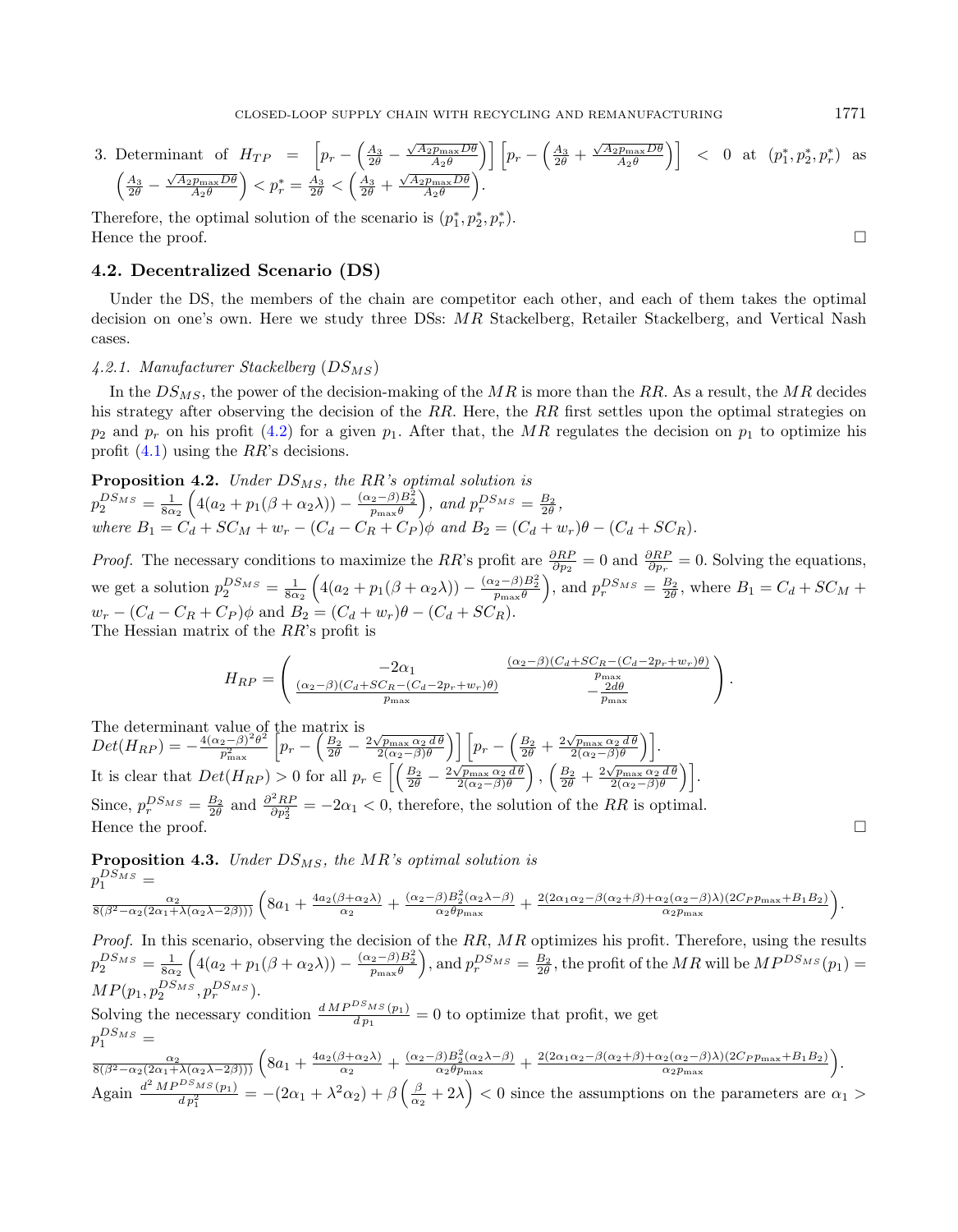$\alpha_2 > \beta$  and  $\lambda < 1$ . Therefore, the result is optimum. Hence the proof.  $\Box$ 

# 4.2.2. Retailer Stackelberg  $(DS_{RS})$

This scenario is exactly opposite decision-making power of  $(DS_{MS})$ , *i.e.*, looking on the  $MR$ 's optimal strategy, the  $RR$  finds his optimal decision.

**Proposition 4.4.** Under  $DS_{RS}$ , the  $MR$ 's optimal solution is  $p_1^{DS_{RS}} = \frac{B_1 p_r(\alpha_1-\beta)\theta + p_{\max}(a_1+a_2\lambda + C_P(\alpha_1-\beta)-p_2(\alpha_2\lambda-\beta))}{2p_{\max}(\alpha_1-\beta\lambda)}$  $\frac{(a_1+a_2\lambda+C_P(\alpha_1-\beta)-p_2(\alpha_2\lambda-\beta))}{2p_{\max}(\alpha_1-\beta\lambda)}.$ 

*Proof.* The MR find the decision on his profit function [\(4.1\)](#page-6-2) by solving the necessary condition  $\frac{dMP}{dp_1} = 0$  for optimization. The solution of the equation is  $p_1^{DS_{RS}} = \frac{B_1 p_r(\alpha_1 - \beta)\theta + p_{\max}(a_1 + a_2\lambda + C_P(\alpha_1 - \beta) - p_2(\alpha_2\lambda - \beta))}{2p_{\max}(\alpha_1 - \beta\lambda)}$ 

 $\frac{(a_1+a_2\lambda+C_P(\alpha_1-\beta)-p_2(\alpha_2\lambda-\beta))}{2p_{\max}(\alpha_1-\beta\lambda)}.$ Again, we get  $\frac{d^2 MP}{dp_1^2} = -(2\alpha_1 - \beta \lambda) < 0$  for all  $p_1$ . Therefore, the solution is optimal as the profit function is concave.

Hence the proof.  $\Box$ 

**Proposition 4.5.** Under  $DS_{RS}$ , the RR's optimal solution is  $p_2 = p_2^{DS_{RS}}$  and  $p_r = p_r^{DS_{RS}}$ .

*Proof.* Putting the value  $p_1 = p_1^{DS_{RS}}$  of the MR's decision parameter, the profit function of the RR will be  $RP^{DS_{RS}}(p_2, p_r) = RP(p_1^{DS_{RS}}, p_2, p_r).$ 

Solving the conditions  $\frac{\partial RP^{DS_{RS}}(p_2,p_r)}{\partial p_2} = 0$  and  $\frac{\partial RP^{DS_{RS}}(p_2,p_r)}{\partial p_r} = 0$  of optimality of the the profit function  $RP^{DS_{RS}}(p_2, p_r)$ , we get  $p_2 = p_2^{DS_{RS}}$  and  $p_r = p_r^{DS_{RS}}$  (since the exact expression is too lengthy, so we do not write the full form of the solution).

This solution will be optimal if the Hessian matrix of the profit function  $RP^{DS_{RS}}(p_2, p_r)$  is negative definite at the solution point.  $\square$ 

# 4.2.3. Vertical Nash  $(DS_{VN})$

In the scenario, the members of the  $SCn$  have the equal decision-making power to settle down their respective strategies, *i.e.*, the MR takes the decision on  $p_1$  optimizing the profit [\(4.1\)](#page-6-2), and in the same time, the RR settles down  $p_2$  and  $p_r$  to maximize his profit [\(4.2\)](#page-6-3).

Let us consider

 $B_1 = C_d + SC_M + w_r - (C_d - C_R + C_P)\phi, B_2 = C_d\theta + w_r\theta - (C_d + SC_R),$  $B_3 = a_1 + C_P \alpha_1 - C P \beta$ , and  $B_4 = B_1 B_2 (\alpha_1 - \beta) \theta$ .

**Proposition 4.6.** Under  $DS_{VM}$ , Nash equilibrium solution is  $p_1^{DS_{VM}} = \frac{4\alpha_2 B_4 + B_2^2(\alpha_2 - \beta)(\alpha_2 \lambda - \beta) + 4p_{\max}\theta(a_2\beta + \alpha_2(2B_3 + a_2\lambda))}{4p_{\max}\theta(4\alpha_2(\alpha_1 - \beta \lambda) - \beta^2 + \alpha_2^2\lambda^2)}$  $\frac{\mu_2-\beta(\alpha_2\lambda-\beta)+4p_{\max}\sigma(\alpha_2\beta+\alpha_2\lambda_2\lambda_3+a_2\lambda))}{4p_{\max}\theta(4\alpha_2(\alpha_1-\beta\lambda)-\beta^2+\alpha_2^2\lambda^2)},$  $p_2^{DS_{VM}} = \frac{B_4(\beta + \alpha_2\lambda) - B_2^2(\alpha_2 - \beta)(\alpha_1 - \beta\lambda) + 2p_{\max}\theta(B_3(\beta + \alpha_2\lambda) + a_2(2\alpha_1 - \beta\lambda + \alpha_2\lambda^2))}{2p_{\max}\theta(4\alpha_2(\alpha_1 - \beta\lambda) - \beta^2 + \alpha_2^2\lambda^2)}, \text{ and } p_r^{DS_{VM}} = \frac{B_2}{2\theta}.$ 

*Proof.* The first-order condition for a Nash equilibrium solution for the MR is  $\frac{dMP}{dp_1} = 0$ . Since,  $\frac{d^2MP}{dp_1^2} = -(2\alpha_1 - \beta\lambda) < 0$  for all  $p_1$ , the profit function of the MR is strictly concave in  $p_1$ . Again, the first-order conditions for a Nash equilibrium solution for the RR are  $\frac{\partial RP}{\partial p_2} = 0$  and  $\frac{\partial RP}{\partial p_r} = 0$ . From Proposition [4.2,](#page-8-0) we can say that the profit function of the RR is strictly concave in  $p_2$  and for all  $p_r \in \left[\left(\frac{B_2}{2\theta} - \frac{2\sqrt{p_{\max}}\alpha_2 d\theta}{2(\alpha_2 - \beta)\theta}\right), \left(\frac{B_2}{2\theta} + \frac{2\sqrt{p_{\max}}\alpha_2 d\theta}{2(\alpha_2 - \beta)\theta}\right)\right].$ Solving the first-order conditions  $\frac{dMP}{dp_1} = 0$ ,  $\frac{dRP}{dp_2} = 0$  and  $\frac{dRP}{dp_r} = 0$ , we obtain the equilibrium solution  $p_1^{DS_{VM}} = \frac{4\alpha_2 B_4 + B_2^2(\alpha_2 - \beta)(\alpha_2 \lambda - \beta) + 4p_{\max}\theta(a_2\beta + \alpha_2(2B_3 + a_2\lambda))}{4p_{\max}\theta(4\alpha_2(\alpha_1 - \beta \lambda) - \beta^2 + \alpha_2^2\lambda^2)}$  $\frac{\alpha_2-\beta(\alpha_2\lambda-\beta)+4p_{\max}\theta(a_2\beta+\alpha_2(2B_3+a_2\lambda))}{4p_{\max}\theta(4\alpha_2(\alpha_1-\beta\lambda)-\beta^2+\alpha_2^2\lambda^2)},$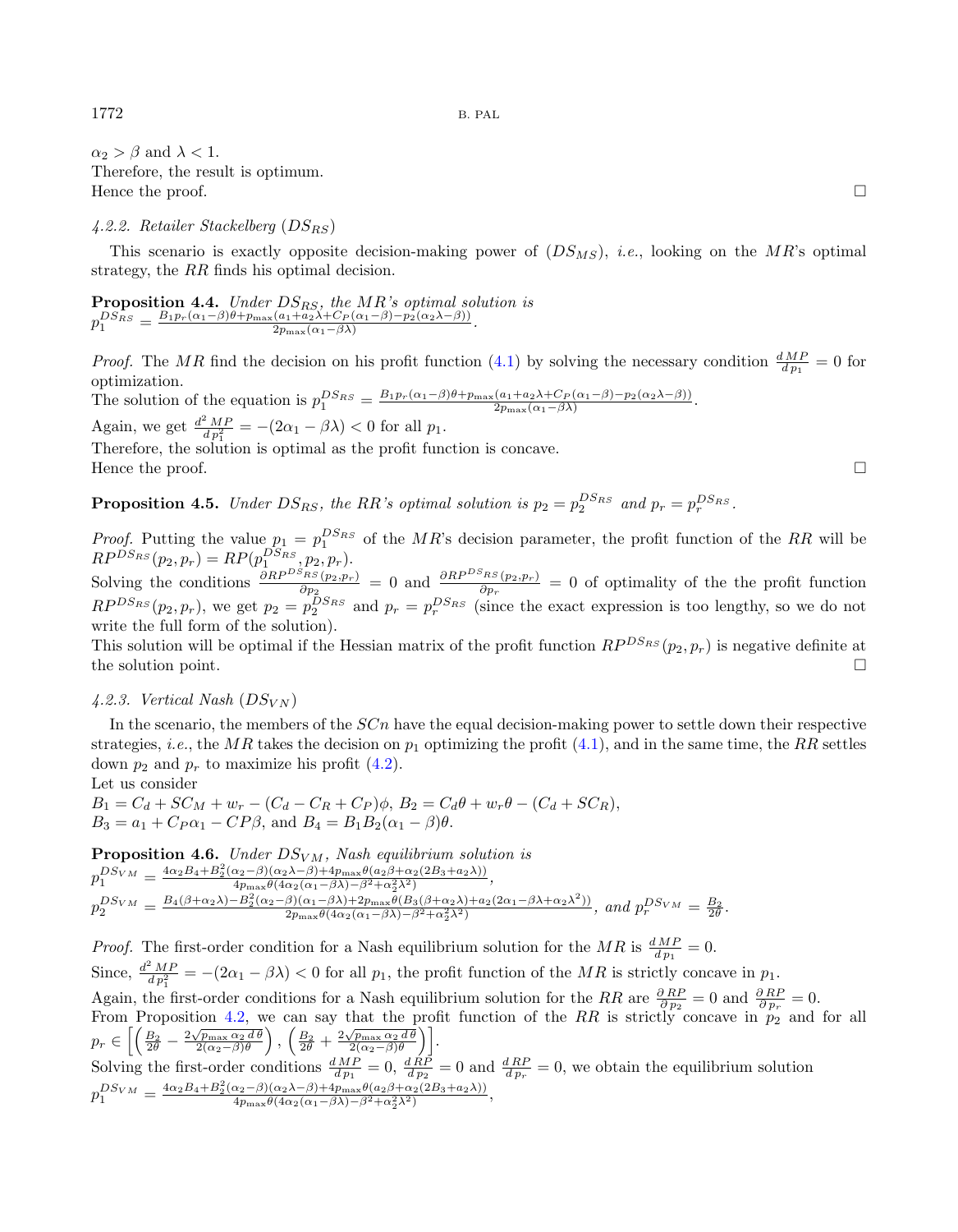| Demand parameters                                                          | Cost parameters $(\frac{1}{2})$ unit )                                                         | Other parameters                            |
|----------------------------------------------------------------------------|------------------------------------------------------------------------------------------------|---------------------------------------------|
| $a_1 = 1000, a_2 = 1050, \alpha_1 = 15,$<br>$\alpha_2 = 12.5, \ \beta = 5$ | $p_{\text{max}} = 10$ , $SC_M = 2.5$ , $SC_R = 2$ ,<br>$C_R = 10, C_P = 35, C_d = 1, w_r = 15$ | $\theta = 0.85, \phi = 0.9, \lambda = 0.80$ |

<span id="page-10-2"></span><span id="page-10-1"></span>TABLE 4. Value of the parameters.

<span id="page-10-3"></span>Table 5. Eigenvalues of the Hessian matrices of profit functions.

| Scenarios | Profit function of | Decision variable | Eigenvalue                     |
|-----------|--------------------|-------------------|--------------------------------|
| CS        | Supply chain       | $p_1, p_2, p_r$   | $-131.725, -37.8078, -17.1922$ |
| $DS_{VN}$ | Manufacturer       | $p_1$             | $-22$                          |
|           | Retailer           | $p_2, p_r$        | $-103.058, -25$                |
|           | Manufacturer       | $p_1$             | $-28$                          |
| $DS_{MS}$ | Retailer           | $p_2, p_r$        | $-110.916, -25$                |
|           | Manufacturer       | $p_1$             | $-22$                          |
| $DS_{RS}$ | Retailer           | $p_2, p_r$        | $-102.649, -32.1101$           |

Table 6. Optimal results under different scenarios.

| Optimal<br>result       | CS      | $DS_{VN}$ | $DS_{MS}$ | $DS_{RS}$ |
|-------------------------|---------|-----------|-----------|-----------|
| 3<br>unit)<br>$p_1$     | 68.91   | 78.36     | 75.17     | 78.02     |
| unit)<br>`\$<br>$p_2$   | 78.14   | 88.02     | 86.11     | 89.26     |
| S<br>unit)<br>$p_r$     | 8.69    | 6.235     | 6.235     | 6.529     |
| ′\$<br>$W_{c}$<br>unit) | 0.868   | 0.623     | 0.623     | 0.653     |
| (\$)<br>MP              | 23319.8 | 22508.00  | 22650.30  | 22398.00  |
| $(\$)$<br>RP            | 11779.9 | 10655.70  | 11233.20  | 10686.00  |
| (\$)<br>TP              | 35099.7 | 33163.70  | 33883.60  | 33084.00  |

 $p_2^{DS_{VM}} = \frac{B_4(\beta + \alpha_2 \lambda) - B_2^2(\alpha_2 - \beta)(\alpha_1 - \beta \lambda) + 2p_{\max} \theta(B_3(\beta + \alpha_2 \lambda) + a_2(2\alpha_1 - \beta \lambda + \alpha_2 \lambda^2))}{2p_{\max} \theta(4\alpha_2(\alpha_1 - \beta \lambda) - \beta^2 + \alpha_2^2 \lambda^2)}, \text{ and } p_r^{DS_{VM}} = \frac{B_2}{2\theta}.$ 

In the scenario, the  $MR$  and  $RR$  achieve maximum profit at the equilibrium solution, since the concavity conditions for the respective profit functions are satisfied. Hence the proof.  $\Box$ 

# 5. Numerical example

<span id="page-10-0"></span>The model behavior is evaluated numerically using an example, and then sensitivity analysis is performed in order to validate the model. Table [4](#page-10-1) shows experimental data sets that satisfy all the assumptions of the model. Numerical solutions are performed with Mathematica 11.1.1 software.

To test the concavity of the profit function, the eigenvalues of the Hessian matrix are calculated for each scenario. All eigenvalues of the Hessian vectors are negative, as shown in Table [5.](#page-10-2) Profit functions exhibit a unique solution in all scenarios. All the optimal results are represented in Table [6.](#page-10-3)

The numerical results indicate that the  $CS$  scenario is best for total  $SCn$  profit, and  $DC_{RS}$  framework is worst for it. The players will be benefitted by considering the  $DC_{MS}$  scenario, whether the cases  $DC_{RS}$  and  $DC_{VN}$  will give less profit for the  $MR$  and the RR, respectively.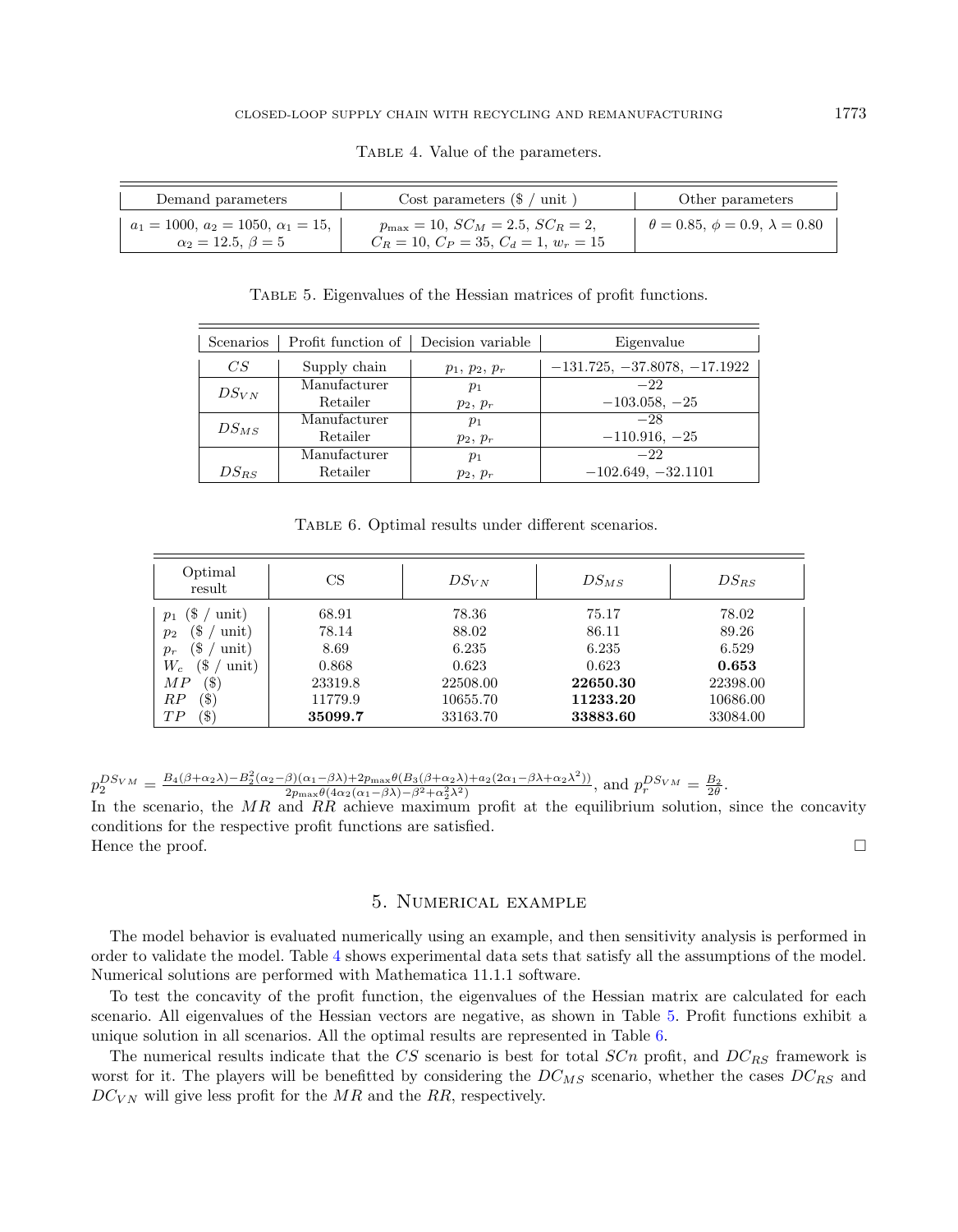|            | Parameter  |            |                         | Manufacturer's $SPr$  |                       |            |                           | Retailer's $SPr$                  |                       |            | Retailer's offered reward |                 |                     |
|------------|------------|------------|-------------------------|-----------------------|-----------------------|------------|---------------------------|-----------------------------------|-----------------------|------------|---------------------------|-----------------|---------------------|
|            | Test value | $p_1^{CS}$ | $_{DS_{VM}}$<br>$p_{1}$ | $v_{S_{MS}}$<br>$p_1$ | $^{DS}$ RS<br>$p_{1}$ | $p_2^{CS}$ | $DS_{VM}$<br>$p_{\Omega}$ | $v_{S_{MS}}$<br>$p_{\mathcal{D}}$ | $^{DS}_{RS}$<br>$p_2$ | $p_r^{CS}$ | $DS_{VM}$<br>$p_{r}$      | $p_r^{DS_{MS}}$ | $^{DS}$ RS<br>$p_T$ |
|            | 0.77       | 69.33      | 78.46                   | 75.31                 | 78.14                 | 78.56      | 88.23                     | 86.34                             | 89.42                 | 8.502      | 6.052                     | 6.052           | 6.335               |
|            | 0.81       | 69.12      | 78.41                   | 75.24                 | 78.08                 | 78.35      | 88.13                     | 86.23                             | 89.34                 | 8.598      | 6.148                     | 6.148           | 6.436               |
| $\theta$   | 0.85       | 68.91      | 78.36                   | 75.17                 | 78.02                 | 78.14      | 88.02                     | 86.11                             | 89.26                 | 8.685      | 6.235                     | 6.235           | 6.529               |
|            | 0.89       | 68.70      | 78.31                   | 75.10                 | 77.97                 | 77.93      | 87.92                     | 86.00                             | 89.18                 | 8.765      | 6.315                     | 6.315           | 6.613               |
|            | 0.93       | 68.48      | 78.26                   | 75.04                 | 77.91                 | 77.71      | 87.82                     | 85.88                             | 89.11                 | 8.837      | 6.387                     | 6.387           | 6.691               |
|            | 0.82       | 69.63      | 78.80                   | 75.74                 | 78.50                 | 78.86      | 88.29                     | 86.45                             | 89.54                 | 7.645      | 6.235                     | 6.235           | 6.406               |
|            | 0.86       | 69.28      | 78.58                   | 75.46                 | 78.26                 | 78.51      | 88.16                     | 86.28                             | 89.40                 | 8.165      | 6.235                     | 6.235           | 6.468               |
| φ          | 0.90       | 68.91      | 78.36                   | 75.17                 | 78.02                 | 78.14      | 88.02                     | 86.11                             | 89.26                 | 8.685      | 6.235                     | 6.235           | 6.529               |
|            | 0.94       | 68.51      | 78.14                   | 74.89                 | 77.78                 | 77.74      | 87.89                     | 85.94                             | 89.12                 | 9.205      | 6.235                     | 6.235           | 6.589               |
|            | 0.98       | 68.10      | 77.92                   | 74.60                 | 77.53                 | 77.33      | 87.76                     | 85.77                             | 88.97                 | 9.725      | 6.235                     | 6.235           | 6.649               |
|            | 14.0       | 73.46      | 83.76                   | 79.71                 | 83.40                 | 79.96      | 91.27                     | 88.83                             | 92.54                 | 8.685      | 6.235                     | 6.235           | 6.506               |
|            | 14.5       | 71.09      | 80.95                   | 77.36                 | 80.60                 | 79.01      | 89.58                     | 87.42                             | 90.83                 | 8.685      | 6.235                     | 6.235           | 6.518               |
| $\alpha_1$ | 15.0       | 68.91      | 78.36                   | 75.17                 | 78.02                 | 78.14      | 88.02                     | 86.11                             | 89.26                 | 8.685      | 6.235                     | 6.235           | 6.529               |
|            | 15.5       | 66.89      | 75.97                   | 73.14                 | 75.65                 | 77.33      | 86.59                     | 84.89                             | 87.81                 | 8.685      | 6.235                     | 6.235           | 6.54                |
|            | 16.0       | 65.01      | 73.76                   | 71.24                 | 73.44                 | 76.58      | 85.26                     | 83.75                             | 86.47                 | 8.685      | 6.235                     | 6.235           | 6.551               |
|            | 11.5       | 71.07      | 80.36                   | 77.48                 | 80.09                 | 84.63      | 94.33                     | 92.55                             | 95.47                 | 8.685      | 6.235                     | 6.235           | 6.515               |
|            | 12.0       | 69.94      | 79.33                   | 76.28                 | 79.02                 | 81.23      | 91.04                     | 89.19                             | 92.24                 | 8.685      | 6.235                     | 6.235           | 6.523               |
| $\alpha_2$ | 12.5       | 68.91      | 78.36                   | 75.17                 | 78.02                 | 78.14      | 88.02                     | 86.11                             | 89.26                 | 8.685      | 6.235                     | 6.235           | 6.529               |
|            | 13.0       | 67.97      | 77.44                   | 74.13                 | 77.07                 | 75.32      | 85.24                     | 83.27                             | 86.51                 | 8.685      | 6.235                     | 6.235           | 6.534               |
|            | 13.5       | 67.11      | 76.57                   | 73.14                 | 76.18                 | 72.74      | 82.66                     | 80.65                             | 83.95                 | 8.685      | 6.235                     | 6.235           | 6.538               |
|            | 4.0        | 62.98      | 72.37                   | 69.44                 | 71.91                 | 71.87      | 81.41                     | 79.76                             | 82.94                 | 8.685      | 6.235                     | 6.235           | 6.597               |
|            | 4.5        | 65.79      | 75.22                   | 72.15                 | 74.83                 | 74.83      | 84.57                     | 82.79                             | 85.96                 | 8.685      | 6.235                     | 6.235           | 6.562               |
| $\beta$    | 5.0        | 68.91      | 78.36                   | 75.17                 | 78.02                 | 78.14      | 88.02                     | 86.11                             | 89.26                 | 8.685      | 6.235                     | 6.235           | 6.529               |
|            | 5.5        | 72.40      | 81.83                   | 78.55                 | 81.54                 | 81.86      | 91.81                     | 89.78                             | 92.90                 | 8.685      | 6.235                     | 6.235           | 6.497               |
|            | 6.0        | 76.34      | 85.67                   | 82.36                 | 85.45                 | 86.08      | 95.97                     | 93.85                             | 96.92                 | 8.685      | 6.235                     | 6.235           | 6.467               |
|            | 34.0       | 68.73      | 78.15                   | 74.90                 | 77.83                 | 77.96      | 87.90                     | 85.95                             | 89.15                 | 8.235      | 6.235                     | 6.235           | 6.474               |
|            | 34.5       | 68.82      | 78.25                   | 75.04                 | 77.93                 | 78.05      | 87.96                     | 86.03                             | 89.21                 | 8.460      | 6.235                     | 6.235           | 6.501               |
| $C_P$      | 35.0       | 68.91      | 78.36                   | 75.17                 | 78.02                 | 78.14      | 88.02                     | 86.11                             | 89.26                 | 8.685      | 6.235                     | 6.235           | 6.529               |
|            | 35.5       | 68.99      | 78.46                   | 75.31                 | 78.12                 | 78.22      | 88.09                     | 86.19                             | 89.32                 | 8.910      | 6.235                     | 6.235           | 6.556               |
|            | 36.0       | 69.07      | 78.57                   | 75.44                 | 78.21                 | 78.30      | 88.15                     | 86.27                             | 89.38                 | 9.135      | 6.235                     | 6.235           | 6.584               |
|            | 9.0        | 68.57      | 78.17                   | 74.92                 | 77.81                 | 77.80      | 87.91                     | 85.96                             | 89.14                 | 9.135      | 6.235                     | 6.235           | 6.581               |
|            | 9.5        | 68.74      | 78.26                   | 75.05                 | 77.92                 | 77.97      | 87.97                     | 86.04                             | 89.20                 | 8.910      | 6.235                     | 6.235           | 6.555               |
| $C_R$      | 10.0       | 68.91      | 78.36                   | 75.17                 | 78.02                 | 78.14      | 88.02                     | 86.11                             | 89.26                 | 8.685      | 6.235                     | 6.235           | 6.529               |
|            | 10.5       | 69.07      | 78.45                   | 75.29                 | 78.13                 | 78.30      | 88.08                     | 86.19                             | 89.32                 | 8.460      | 6.235                     | 6.235           | 6.502               |
|            | 11.0       | 69.23      | 78.55                   | 75.42                 | 78.23                 | 78.46      | 88.14                     | 86.26                             | 89.38                 | 8.235      | 6.235                     | 6.235           | 6.476               |

<span id="page-11-0"></span>Table 7. Effect of the parameters on the decision variables.

# 5.1. Sensitivity analysis and managerial insights

# 5.1.1. Analysis of the acceptance of screening ratio  $\theta$  and  $\phi$

Figures [2a](#page-12-0), [2b](#page-12-0), [3a](#page-13-0), [3b](#page-13-0), [4a](#page-14-1), and [4b](#page-14-1) show that profits are increasing with the increments of the  $\theta$  and  $\phi$ . Table [7](#page-11-0) also exhibits that the  $SPrs$  of the members are decreasing when the ratios increase. But, the reward to the customer for the returned materials increases. In all the four cases (CS,  $DS_{VM}$ ,  $DS_{MS}$ , and  $DS_{RS}$ ), the changes in the values are in a similar pattern. We find that the effect on profits and decision parameters for the variation of  $\phi$  is more than  $\theta$  because the manufacture will lose or gain more than the RR for that variation.

**Managerial insights.** The acceptance ratios  $(\theta, \phi)$  of the returned material have an immense impact on the profits as it has great potential to diminish the production cost. Therefore, the ratios' increasing rate reduces the use of new raw materials and expands the benefit of the recyclability. The physical significance of the increasing ratios is that the returned materials for further use are satisfactory. This incident diminishes the cost of total disposal and increases remanufactured products. Since initiate production cost is much higher than the remanufacturing, the total cost of the MR is reducing with the higher values of  $\theta$  and  $\phi$ ). Less production cost and high quality valued returned materials are two highly effective decision-making incidents for expanding their business. Consequently, the sellers should reduce their prices to increase market demand.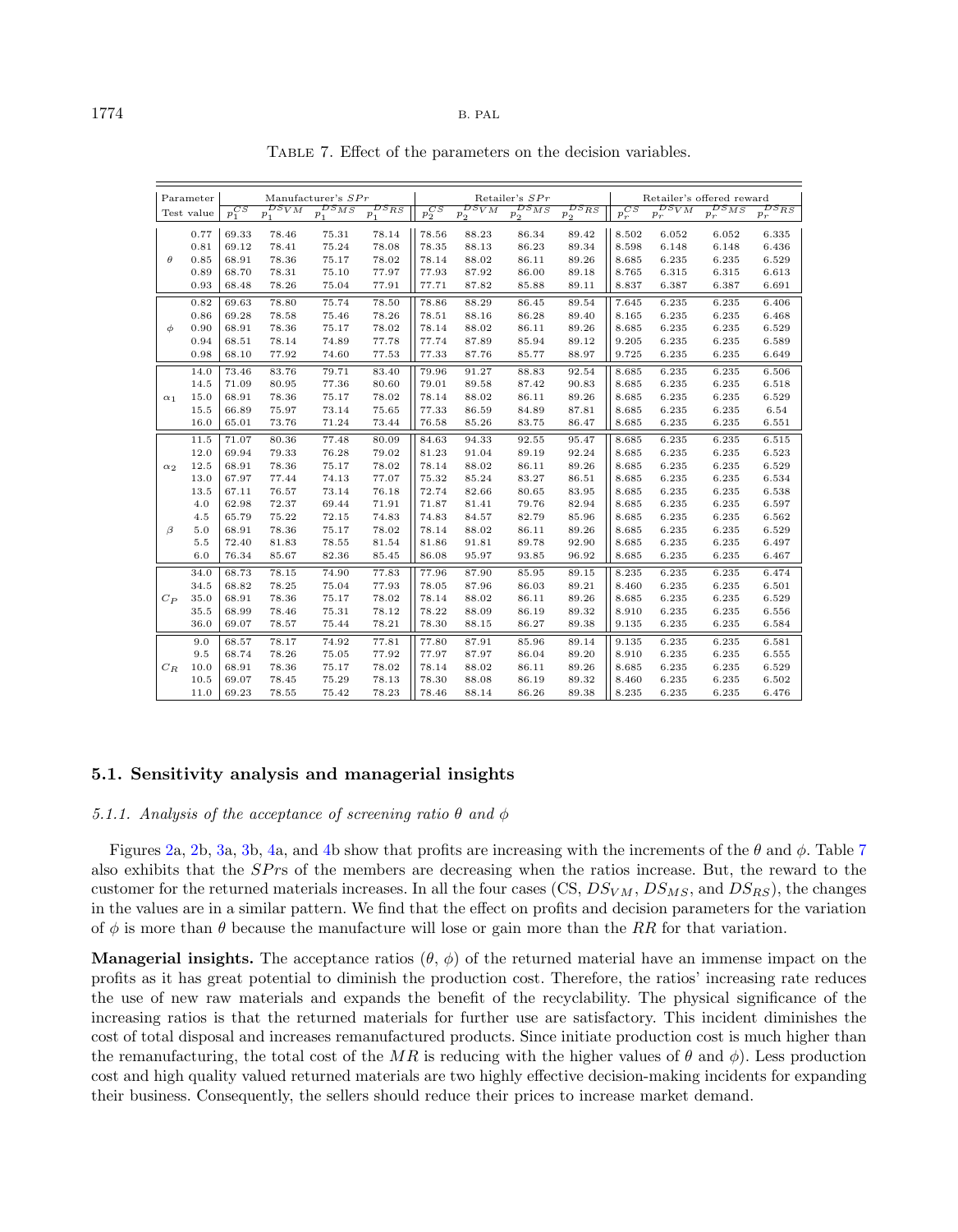CLOSED-LOOP SUPPLY CHAIN WITH RECYCLING AND REMANUFACTURING 1775



<span id="page-12-0"></span>FIGURE 2. Effect of the parameters on the total Profit of the  $SCn$ . (a) Total profit vs  $\theta$ . (b) Total profit vs  $\phi$ . (c) Total profit vs  $\alpha_1$ . (d) Total profit vs  $\alpha_2$ . (e) Total profit vs  $\beta$ . (f) Total profit vs  $C_P$ . (g) Total profit vs  $C_R$ .

#### 5.1.2. Analysis of the price sensitivity parameters  $\alpha_1$ ,  $\alpha_2$  and  $\beta$

The impact of the price sensitivity parameters  $\alpha_1$ ,  $\alpha_2$ , and  $\beta$  on the profits are shown in Fig-ures [2c](#page-12-0), [2d](#page-12-0), [2e](#page-12-0), [3c](#page-13-0), [3d](#page-13-0), [3e](#page-13-0), [4c](#page-14-1), [4d](#page-14-1), and [4e](#page-14-1). In all the four scenarios, we find that increasing  $\alpha_1$  decreases all profits except the RR, whether all decrease with increasing  $\alpha_2$  and decreasing  $\beta$ . Again, Table [7](#page-11-0) shows that when  $\alpha_1$  and  $\alpha_2$  increase, all the *SPrs* fall off, but they boost with bigger  $\beta$ . Here,  $p_r$  has no such change with the variation of the parameters except only  $DC_{RS}$  case. The high value of  $\alpha_1$  must reduce the  $SPr$  of the MR since his demand is directly affected by the change. But, that situation helps the  $RR$  to increase his return. The effect of the variation of  $\alpha_2$  falls on both profits and price since, besides the RR, the MR also suffers indirectly for the  $RR$ s reduced demand.

**Managerial insights.** Since demand is a very significant component of the business and the variation of  $\alpha_1, \alpha_2$ , and  $\beta$  have a direct impact on it, the organization should very much care about those parameters. The physical interpretation of  $\alpha_1$  and  $\alpha_2$  is the proportion ratio of losing demand with the increment of their respective  $SPr$ , whether  $\beta$  signifies their market growth ratio with the increase of the rival's market price. If  $\alpha_1$  and  $\alpha_2$  increase, the players must reduce their  $SPr$  to adjust their respective demands because no one wants to lose their market.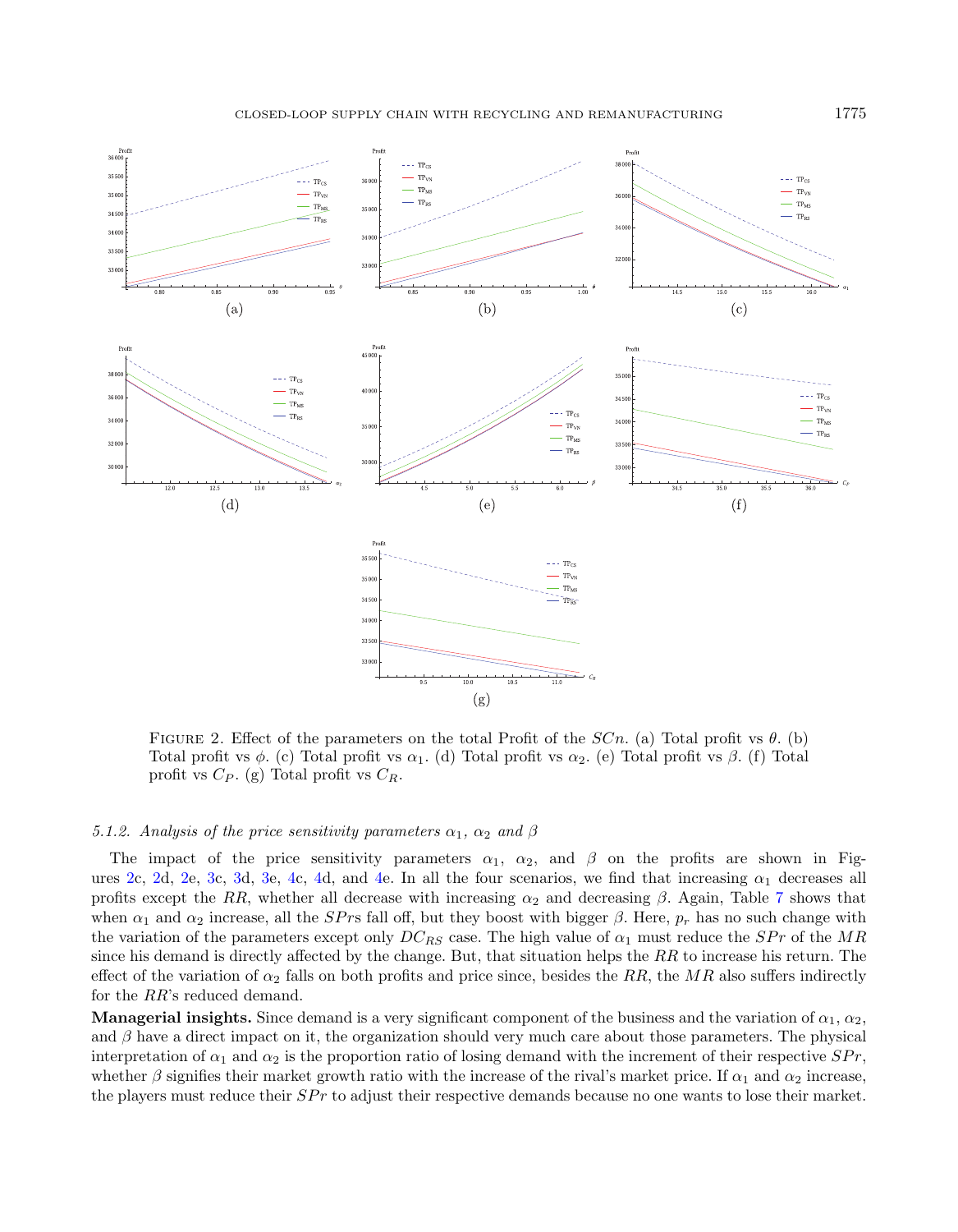

<span id="page-13-0"></span>FIGURE 3. Effect of the parameters on the manufacturer's Profit of the  $SCn$ . (a) Manufacturer profit vs  $\theta$ . (b) Manufacturer profit vs  $\phi$ . (c) Manufacturer profit vs  $\alpha_1$ . (d) Manufacturer profit vs  $\alpha_2$ . (e) Manufacturer profit vs  $\beta$ . (f) Manufacturer profit vs  $C_P$ . (g) Manufacturer profit vs  $C_R$ .

In the model, the  $MR$ 's profit is more affected than the  $RR$  because he supplies total demand to the customers through his channel and indirectly to the traditional channel. Again, all profits will increase when  $\beta$  increases since it has a positive impact on the members. Therefore, members should make goodwill with the customers and their opponents to save or enlarge the market since their business reputation can control the variation of  $\alpha_1$ ,  $\alpha_2$ , and  $\beta$  for their benefits.

# 5.1.3. Analysis of the production and remanufacturing cost  $C_P$  and  $C_R$

Figures [2f](#page-12-0), [2g](#page-12-0), [3f](#page-13-0), [3g](#page-13-0), [4f](#page-14-1), and [4g](#page-14-1) show that the profits of the members and total  $SCn$  decrease with the increment of  $C_P$  and  $C_R$  except for the RR's in the CS case. In those situations, the decision variables  $p_1$  and  $p_2$  for all the scenarios increase with  $C_P$  and  $C_R$ . But the variable  $p_r$  changes oppositely with  $C_P$  and  $C_R$  in the cases  $CS$  and  $DC_{RS}$ . Increasing production and remanufactured cost always enhance the  $MR$ 's expenditure. As a result, he must increase the wholesale and  $SPr$  to reduce his loss, and the high wholesale price enhances the  $RR$ 's price. Again, a higher value of  $C_P$  must enforce to collect more returned materials, whether the greater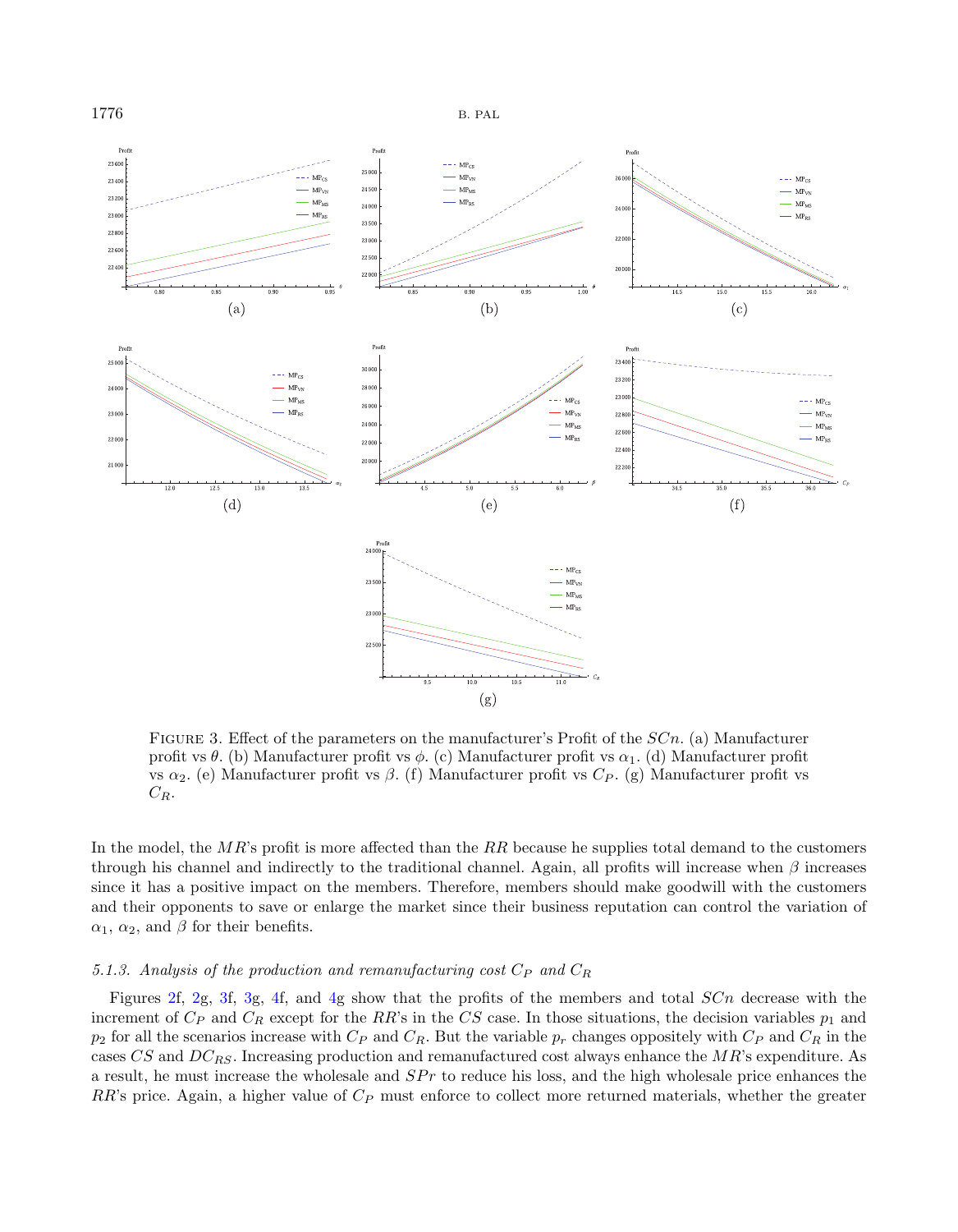

<span id="page-14-1"></span>FIGURE 4. Effect of the parameters on the retailer's Profit of the  $SCn$ . (a) Retailer profit vs  $\theta$ . (b) Retailer profit vs  $\phi$ . (c) Retailer profit vs  $\alpha_1$ . (d) Retailer profit vs  $\alpha_2$ . (e) Retailer profit vs  $\beta$ . (f) Retailer profit vs  $C_P$ . (g) Retailer profit vs  $C_R$ .

 $C_R$  suppresses that collection. The RR has gotten more benefit for both the situations since both the cases directly link with the  $MR$ 's cost.

**Managerial insights.**  $C_P$  and  $C_R$  are two main cost components of the  $MR$ , and the value of  $C_P$  is much higher than  $C_R$ . These two can influence the  $SPr$  of the products with their increased value. Since increased own channel price always decreases the market demand, the member should synthesize policy to reduce the total cost. Analyzing the model, when  $C_P$  increases, the members should pay attention to enhance the  $CWL$ such that they can reduce the total cost by re-manufacturing more recycled products. Again, if  $C_R$  increases, the player should control the returned items' collection and maintain their production process from the fresh and recycled materials such that the total cost will be less.

# 6. Conclusion

<span id="page-14-0"></span>The research work has exhibited a forward and reverse  $S C n$  system with collected returned-obsolete materials for remanufacturing and the manufactured products for sale. Managing the challenges of the formulation of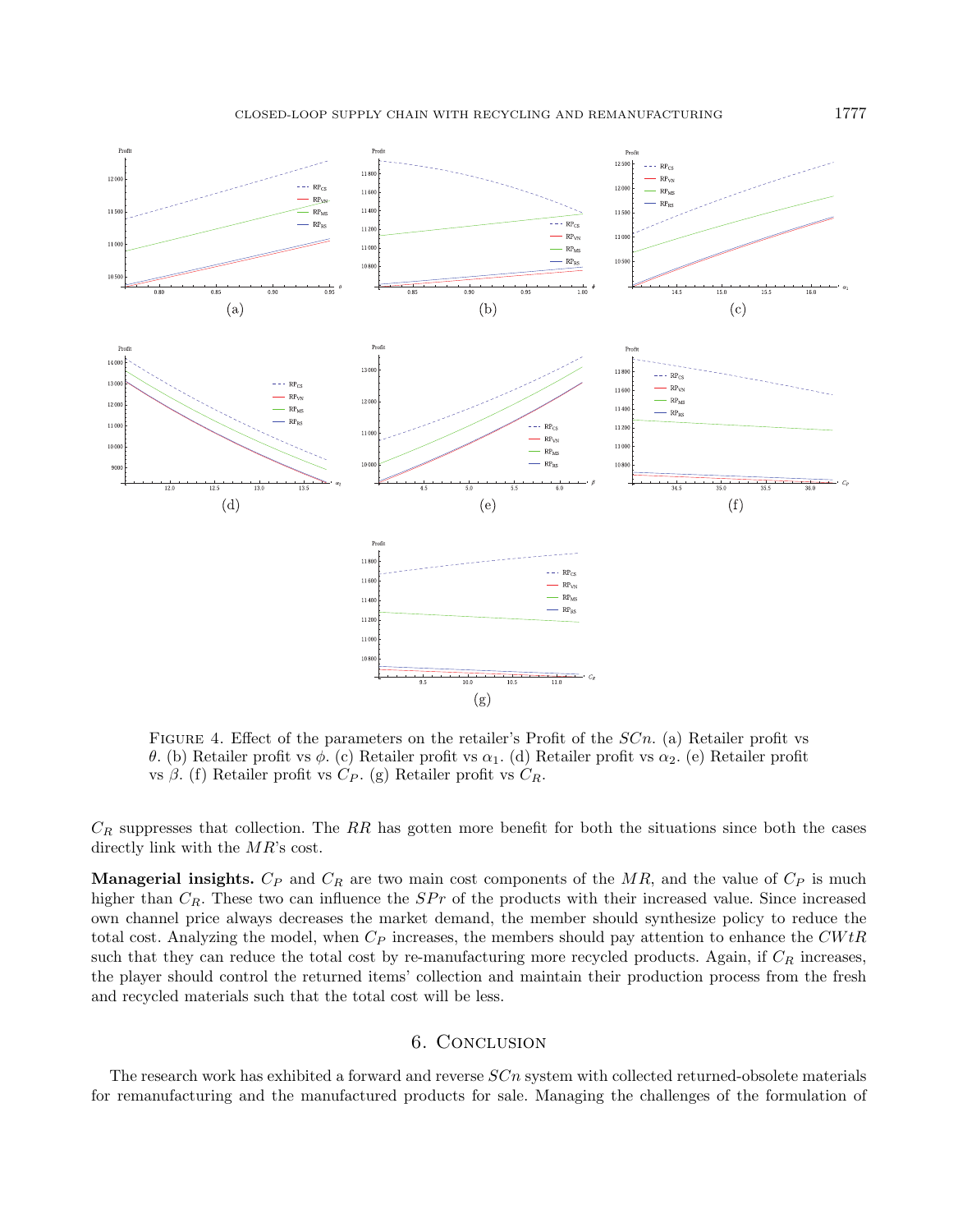CDSC, the two-ways  $SCn$  has been expanded with a  $MR$  and RR. Here, the  $CWtR$  items, which can explore at an optimum level by varying the rewards for the products offered by the  $RR$ , set the products' collection rate. Furthermore, the returned items, which qualify the standard level for both the members, are remanufactured, and the rest are demolished. To satisfy the total market demand, completing all remanufacturing, the  $MR$ produces the remaining products by using fresh raw-materials. We have considered two competitive channels to sell the products, where the  $MR$  handles the direct channel, and the  $RR$  sells through the traditional channel. A CDSC under three decentralized situations,  $DS_{MS}$ ,  $DS_{RS}$ ,  $DS_{VN}$ , and one centralized system was investigated, and the optimal analytical solution was found for each case. The impact of screening ratios, price sensitivity parameters, and production and remanufacturing cost parameters on profits and decision variables has been extensively examined. The results indicate that the  $DS_{MS}$  model will be the best choice, and  $DS_{VN}$  will be the worst choice within the decentralized scenarios for the members respective.

<span id="page-15-4"></span>The presented article has some limitations. The model has been formulated for one product, one manufacturer, and one retailer. Therefore, this can be extended to omitting those restrictions. This study considers deterministic linear demand functions. Future studies may include more demand functions by incorporating various random distributions. Introducing some other factors than retailer's offered reward, which can increase the returned rate, will be an extension of the model. Advertising, service effort, etc., are not considered in the paper. These could also be included to expand the market demand. In addition to these policies, a warranty and discount policy may be included in future work to increase customer satisfaction. The study assumes that all channel members are risk-neutral, so it could be extended to consider cases where the manufacturer or retailer is a risk-averse decision maker.

<span id="page-15-8"></span><span id="page-15-7"></span><span id="page-15-6"></span><span id="page-15-2"></span>Acknowledgements. The author would like to express their gratitude to the editors and referees for their valuable suggestions and corrections to enhance the clarity of the present article. The author also sincerely acknowledge the support received from DST FIST programme (File No.SR/FST/MSII/2017/10(C)).

### **REFERENCES**

- <span id="page-15-5"></span><span id="page-15-3"></span>[1] J.D. Abbey, M.G. Meloy, V.D.R.Jr. Guide and S. Atalay, Remanufactured products in closed-loop supply chains for consumer goods. Prod. Oper. Manag. 24 (2015) 488–503.
- <span id="page-15-0"></span>[2] S.F. Alamdar, M. Rabbani and J. Heydari, Pricing, collection, and effort decisions with coordination contracts in a fuzzy, three-level closed-loop supply chain. Expert Syst. Appl. 104 (2018) 261–276.
- <span id="page-15-9"></span>[3] P. Assarzadegan and M. Rasti-Barzoki, A game theoretic approach for pricing under a return policy and a money back guarantee in a closed loop supply chain. Int. J. Prod. Econ. 222 (2020) 107486.
- <span id="page-15-10"></span>[4] L.E. Cárdenas-Barrón and R.A. Melo, A fast and effective mip-based heuristic for a selective and periodic inventory routing problem in reverse logistics. Omega 103 (2021) 102394.
- <span id="page-15-1"></span>[5] L.E. Cárdenas-Barrón, B. Mandal, J. Sicilia, L.A. San-José and B. Abdul-Jalbar, Optimizing price, order quantity, and backordering level using a nonlinear holding cost and a power demand pattern. Comput. Oper. Res. 133 (2021) 105339.
- <span id="page-15-11"></span>[6] L.E. Cárdenas-Barrón, M.J.L. Plaza-Makowsky, M.A. Sevilla-Roca, J.M. Núñez-Baumert and B. Mandal, An inventory model for imperfect quality products with rework, distinct holding costs, and nonlinear demand dependent on price. Mathematics 9 (2021) 1362.
- [7] C.-K. Chen and M. Akmalul'Ulya, Analyses of the reward-penalty mechanism in green closed-loop supply chains with product remanufacturing. Int. J. Prod. Econ. 210 (2019) 211–223.
- [8] D. Das and P. Dutta, Performance analysis of a closed-loop supply chain with incentive-dependent demand and return. Int. J. Adv. Manuf. Technol. 86 (2016) 621–639.
- [9] P. De Giovanni, A joint maximization incentive in closed-loop supply chains with competing retailers: The case of spent-battery recycling. Eur. J. Oper. Res. 268 (2018) 128–147.
- [10] B.K. Dey, B. Sarkar, M. Sarkar and S. Pareek, An integrated inventory model involving discrete setup cost reduction, variable safety factor, selling price dependent demand, and investment. RAIRO-Oper. Res. 53 (2019) 39–57.
- [11] B.K. Dey, S. Pareek, M. Tayyab and B. Sarkar, Autonomation policy to control work-in-process inventory in a smart production system. Int. J. Prod. Res. 59 (2021) 1258–1280.
- [12] L.T.T. Doan, Y. Amer, S.-H. Lee, P.N.K. Phuc and L.Q. Dat, A comprehensive reverse supply chain model using an interactive fuzzy approach–a case study on the vietnamese electronics industry. Appl. Math. Model. 76 (2019) 87–108.
- [13] L. Feng, W.-C. Wang, J.-T. Teng and L.E. Cárdenas-Barrón, Pricing and lot-sizing decision for fresh goods when demand depends on unit price, displaying stocks and product age under generalized payments. Eur. J. Oper. Res. (2021).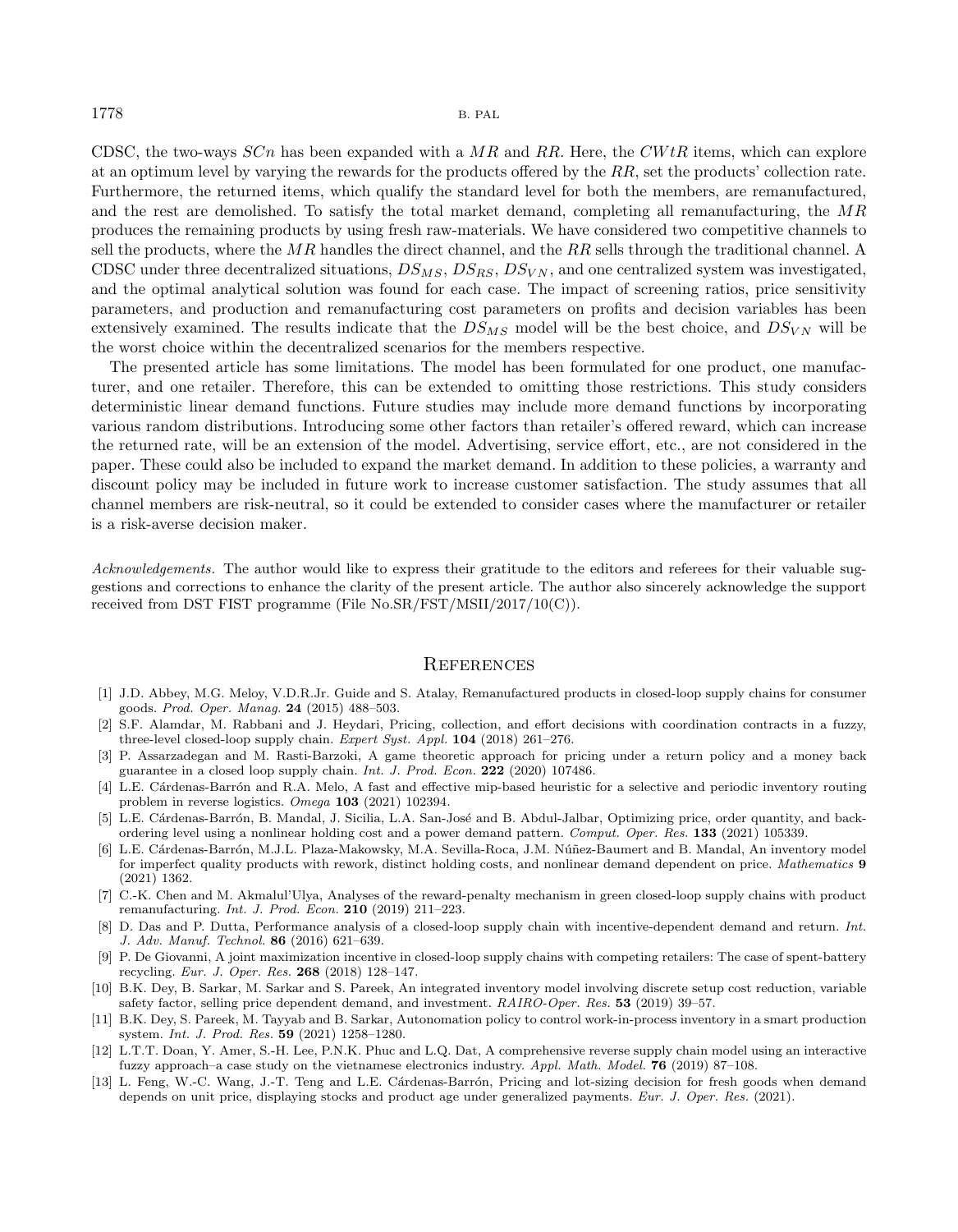- <span id="page-16-24"></span><span id="page-16-20"></span><span id="page-16-18"></span><span id="page-16-16"></span><span id="page-16-12"></span><span id="page-16-11"></span><span id="page-16-5"></span><span id="page-16-2"></span>[14] B.C. Giri and S.K. Dey, Game theoretic analysis of a closed-loop supply chain with backup supplier under dual channel recycling. Comput. Ind. Eng. 129 (2019) 179–191.
- <span id="page-16-23"></span>[15] V. Hajipour, M. Tavana, D. Di Caprio, M. Akhgar and Y. Jabbari, An optimization model for traceable closed-loop supply chain networks. Appl. Math. Model. 71 (2019) 673–699.
- <span id="page-16-27"></span><span id="page-16-19"></span>[16] P. He, Y. He and H. Xu, Channel structure and pricing in a dual-channel closed-loop supply chain with government subsidy. Int. J. Prod. Econ. 213 (2019) 108–123.
- <span id="page-16-22"></span>[17] Q. He, N. Wang, Z. Yang, Z. He and B. Jiang, Competitive collection under channel inconvenience in closed-loop supply chain. Eur. J. Oper. Res. 275 (2019) 155–166.
- <span id="page-16-14"></span>[18] J. Heydari, K. Govindan and R. Sadeghi, Reverse supply chain coordination under stochastic remanufacturing capacity. Int. J. Prod. Econ. 202 (2018) 1–11.
- <span id="page-16-7"></span>[19] X. Hong, Z. Wang, D. Wang and H. Zhang, Decision models of closed-loop supply chain with remanufacturing under hybrid dual-channel collection. Int. J. Adv. Manuf. Technol. 68 (2013) 1851–1865.
- <span id="page-16-1"></span>[20] X. Hong, L. Xu, P. Du and W. Wang, Joint advertising, pricing and collection decisions in a closed-loop supply chain. Int. J. Prod. Econ. 167 (2015) 12–22.
- <span id="page-16-9"></span>[21] S.S. Kalantari-Kohbanani, M. Esmaeili, L.E. Cárdenas-Barrón, S. Tiwari and A.A. Shaikh, A sustainable closed-loop supply chain in a two-period: a game theory approach. Eur. J. Ind. Eng. 15 (2021) 226–249.
- <span id="page-16-25"></span>[22] J. Liu, T. Xiao, C. Tian and H. Wang, Ordering and returns handling decisions and coordination in a supply chain with demand uncertainty. Int. Trans. Oper. Res. 27 (2020) 1033–1057.
- [23] Z.-J. Ma, Y.-S. Ye, Y. Dai and H. Yan, The price of anarchy in closed-loop supply chains. Int. Trans. Oper. Res. (2019).
- [24] Y. Malekian and M. Rasti-Barzoki, A game theoretic approach to coordinate price promotion and advertising policies with reference price effects in a two-echelon supply chain. J. Retail. Consum. Serv. 51 (2019) 114–128.
- <span id="page-16-26"></span>[25] C. Mondal and B.C. Giri, Pricing and used product collection strategies in a two-period closed-loop supply chain under greening level and effort dependent demand. J. Clean. Prod. (2020) 121335.
- <span id="page-16-3"></span>[26] C. Mondal, B.C. Giri and T. Maiti, Pricing and greening strategies for a dual-channel closed-loop green supply chain. Flex. Serv. Manuf. J. (2019) 1–38.
- <span id="page-16-21"></span>[27] S. Saha, S.P. Sarmah and I. Moon, Dual channel closed-loop supply chain coordination with a reward-driven remanufacturing policy. Int. J. Prod. Res. 54 (2016) 1503–1517.
- [28] S.S. Sana, Price competition between green and non green products under corporate social responsible firm. J. Retail. Consum. Serv. 55 (2020) 102118.
- <span id="page-16-28"></span>[29] B. Sarkar, M. Ullah and N. Kim, Environmental and economic assessment of closed-loop supply chain with remanufacturing and returnable transport items. Comput. Ind. Eng. 111 (2017) 148–163.
- <span id="page-16-17"></span><span id="page-16-13"></span>[30] B. Sarkar, M. Tayyab, N. Kim and M.S. Habib, Optimal production delivery policies for supplier and manufacturer in a constrained closed-loop supply chain for returnable transport packaging through metaheuristic approach. Comput. Ind. Eng. 135 (2019) 987–1003.
- <span id="page-16-10"></span>[31] B. Sarkar, B.K. Dey, S. Pareek and M. Sarkar, A single-stage cleaner production system with random defective rate and remanufacturing. Comput. Ind. Eng. 150 106861 (2020).
- <span id="page-16-0"></span>[32] B. Sarkar, B.K. Dey, M. Sarkar and A. AlArjani, A sustainable online-to-offline (o2o) retailing strategy for a supply chain management under controllable lead time and variable demand. Sustainability 13 (2021) 1756.
- <span id="page-16-15"></span>[33] F. Schultmann, M. Zumkeller and O. Rentz, Modeling reverse logistic tasks within closed-loop supply chains: An example from the automotive industry. Eur. J. Oper. Res. 171 (2006) 1033–1050.
- <span id="page-16-8"></span>[34] A.A. Taleizadeh, N. Alizadeh-Basban and S.T. Akhavan Niaki, A closed-loop supply chain considering carbon reduction, quality improvement effort, and return policy under two remanufacturing scenarios. J. Clean. Prod. 232 (2019) 1230–1250.
- <span id="page-16-6"></span>[35] S. Tang, W. Wang and G. Zhou, Remanufacturing in a competitive market: A closed-loop supply chain in a stackelberg game framework. Expert Syst. Appl. 161 (2020) 113655.
- <span id="page-16-4"></span>[36] N. Wang, Y. Song, Q. He and T. Jia, Competitive dual-collecting regarding consumer behavior and coordination in closed-loop supply chain. Comput. Ind. Eng. 144 (2020) 106481.
- [37] J. Wei, W. Chen and G. Liu, How manufacturer's integration strategies affect closed-loop supply chain performance. Int. J. Prod. Res. (2020) 1–19.
- [38] C.H. Wu and Y.-J. Kao, Cooperation regarding technology development in a closed-loop supply chain. Eur. J. Oper. Res. 267 (2018) 523–539.
- [39] J.P. Xie, L. Liang, L.H. Liu and P. Ieromonachou, Coordination contracts of dual-channel with cooperation advertising in closed-loop supply chains. Int. J. Prod. Econ. 183 (2017) 528–538.
- [40] J. Xu, X. Zhou, J. Zhang and D.Z. Long, The optimal channel structure with retail costs in a dual-channel supply chain. Int. J. Prod. Res. (2019) 1–29.
- [41] S.H. Yoo and B.C. Kim, Joint pricing of new and refurbished items: A comparison of closed-loop supply chain models. Int. J. Prod. Econ. **182** (2016) 132-143.
- [42] S.H. Yoo, D. Kim and M.-S. Park, Pricing and return policy under various supply contracts in a closed-loop supply chain. Int. J. Prod. Res. 53 (2015) 106–126.
- [43] J. Zhang, X. Liu and Y.L. Tu, A capacitated production planning problem for closed-loop supply chain with remanufacturing. Int. J. Adv. Manuf. Technol. 54 (2011) 757–766.